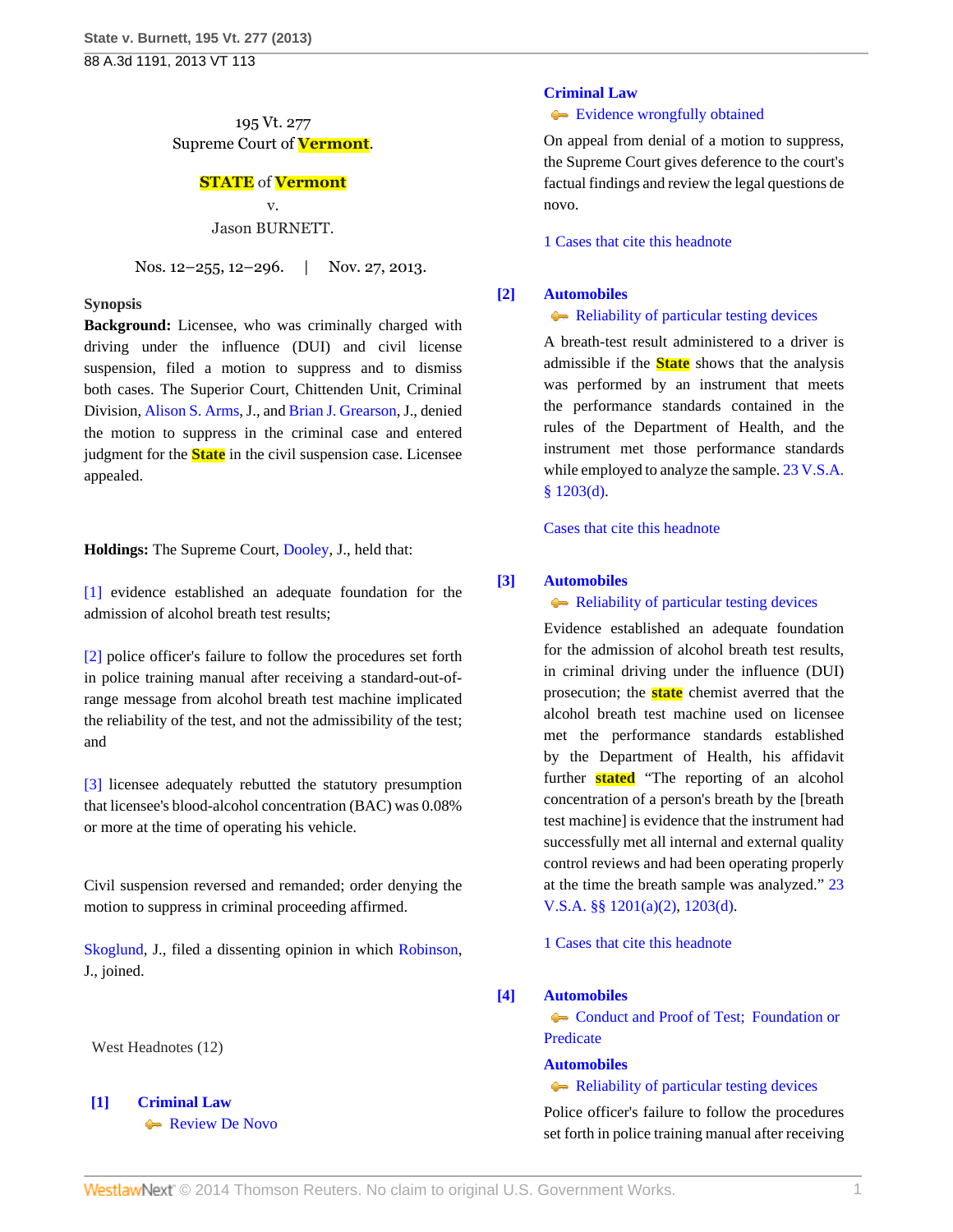a standard-out-of-range message from alcohol breath test machine implicated the reliability of the test, and not the admissibility of the test, in driving under the influence (DUI) prosecution; the admissibility standard was met when the test was performed according to standards set forth by the Department of Health.

## [Cases that cite this headnote](http://www.westlaw.com/Link/RelatedInformation/DocHeadnoteLink?docGuid=I14fa0271576111e3a341ea44e5e1f25f&headnoteId=203214650200420141123080807&originationContext=document&vr=3.0&rs=cblt1.0&transitionType=CitingReferences&contextData=(sc.Search))

## <span id="page-1-1"></span>**[\[5\]](#page-5-0) [Automobiles](http://www.westlaw.com/Browse/Home/KeyNumber/48A/View.html?docGuid=I14fa0271576111e3a341ea44e5e1f25f&originationContext=document&vr=3.0&rs=cblt1.0&transitionType=DocumentItem&contextData=(sc.Search))**

**[Evidence of Sobriety Tests](http://www.westlaw.com/Browse/Home/KeyNumber/48AIX/View.html?docGuid=I14fa0271576111e3a341ea44e5e1f25f&originationContext=document&vr=3.0&rs=cblt1.0&transitionType=DocumentItem&contextData=(sc.Search))** 

## **[Automobiles](http://www.westlaw.com/Browse/Home/KeyNumber/48A/View.html?docGuid=I14fa0271576111e3a341ea44e5e1f25f&originationContext=document&vr=3.0&rs=cblt1.0&transitionType=DocumentItem&contextData=(sc.Search))**

[Conduct and Proof of Test; Foundation or](http://www.westlaw.com/Browse/Home/KeyNumber/48Ak422/View.html?docGuid=I14fa0271576111e3a341ea44e5e1f25f&originationContext=document&vr=3.0&rs=cblt1.0&transitionType=DocumentItem&contextData=(sc.Search)) [Predicate](http://www.westlaw.com/Browse/Home/KeyNumber/48Ak422/View.html?docGuid=I14fa0271576111e3a341ea44e5e1f25f&originationContext=document&vr=3.0&rs=cblt1.0&transitionType=DocumentItem&contextData=(sc.Search))

The discrepancy between two alcohol breath test results, which were obtained on a machine that provided an out-of-range message on two samples that occurred immediately before the samples that provided the alcohol breath test results, did not affect the admissibility of the test results, in criminal driving under the influence (DUI) prosecution; the discrepancy between the two test results was insufficient to undermine the foundation facts necessary for admissibility, and there was no requirement in the Department of Health rules that the two tests be within a certain percentage of one another.

[Cases that cite this headnote](http://www.westlaw.com/Link/RelatedInformation/DocHeadnoteLink?docGuid=I14fa0271576111e3a341ea44e5e1f25f&headnoteId=203214650200520141123080807&originationContext=document&vr=3.0&rs=cblt1.0&transitionType=CitingReferences&contextData=(sc.Search))

# <span id="page-1-0"></span>**[\[6\]](#page-5-1) [Automobiles](http://www.westlaw.com/Browse/Home/KeyNumber/48A/View.html?docGuid=I14fa0271576111e3a341ea44e5e1f25f&originationContext=document&vr=3.0&rs=cblt1.0&transitionType=DocumentItem&contextData=(sc.Search))**

**[Presumptions and burden of proof](http://www.westlaw.com/Browse/Home/KeyNumber/48Ak144.2(9.6)/View.html?docGuid=I14fa0271576111e3a341ea44e5e1f25f&originationContext=document&vr=3.0&rs=cblt1.0&transitionType=DocumentItem&contextData=(sc.Search))** 

#### **[Automobiles](http://www.westlaw.com/Browse/Home/KeyNumber/48A/View.html?docGuid=I14fa0271576111e3a341ea44e5e1f25f&originationContext=document&vr=3.0&rs=cblt1.0&transitionType=DocumentItem&contextData=(sc.Search))**

• Conduct and Proof of Test: Foundation or [Predicate](http://www.westlaw.com/Browse/Home/KeyNumber/48Ak422/View.html?docGuid=I14fa0271576111e3a341ea44e5e1f25f&originationContext=document&vr=3.0&rs=cblt1.0&transitionType=DocumentItem&contextData=(sc.Search))

Licensee adequately rebutted the statutory presumption that licensee's blood-alcohol concentration (BAC) was 0.08% or more at the time of operating his vehicle, in civil license suspension proceeding; licensee's expert testified that she had concerns about the reliability of the samples obtained in licensee's case based on police officer's failure to follow procedure, the history of the machine's errors, and the discrepancy between licensee's two sample results, and she explained that the standard-outof-range error from the machine indicated that

the "simulator vapor is not reading within the five percent accuracy required." [23 V.S.A. §§](http://www.westlaw.com/Link/Document/FullText?findType=L&pubNum=1000883&cite=VTST23S1201&originatingDoc=I14fa0271576111e3a341ea44e5e1f25f&refType=SP&originationContext=document&vr=3.0&rs=cblt1.0&transitionType=DocumentItem&contextData=(sc.Search)#co_pp_d86d0000be040)  $1201(a)(2)$ ,  $1205(h)(1)(D)$ .

[Cases that cite this headnote](http://www.westlaw.com/Link/RelatedInformation/DocHeadnoteLink?docGuid=I14fa0271576111e3a341ea44e5e1f25f&headnoteId=203214650200620141123080807&originationContext=document&vr=3.0&rs=cblt1.0&transitionType=CitingReferences&contextData=(sc.Search))

# <span id="page-1-2"></span>**[\[7\]](#page-5-2) [Automobiles](http://www.westlaw.com/Browse/Home/KeyNumber/48A/View.html?docGuid=I14fa0271576111e3a341ea44e5e1f25f&originationContext=document&vr=3.0&rs=cblt1.0&transitionType=DocumentItem&contextData=(sc.Search))**

## [Administrative procedure in general](http://www.westlaw.com/Browse/Home/KeyNumber/48Ak144.2(1)/View.html?docGuid=I14fa0271576111e3a341ea44e5e1f25f&originationContext=document&vr=3.0&rs=cblt1.0&transitionType=DocumentItem&contextData=(sc.Search))

Civil license suspension is a summary proceeding designed to serve the remedial purpose of protecting public safety by quickly removing potentially dangerous drivers from the roads through purely administrative means.

[Cases that cite this headnote](http://www.westlaw.com/Link/RelatedInformation/DocHeadnoteLink?docGuid=I14fa0271576111e3a341ea44e5e1f25f&headnoteId=203214650200720141123080807&originationContext=document&vr=3.0&rs=cblt1.0&transitionType=CitingReferences&contextData=(sc.Search))

# <span id="page-1-3"></span>**[\[8\]](#page-6-0) [Automobiles](http://www.westlaw.com/Browse/Home/KeyNumber/48A/View.html?docGuid=I14fa0271576111e3a341ea44e5e1f25f&originationContext=document&vr=3.0&rs=cblt1.0&transitionType=DocumentItem&contextData=(sc.Search))**

**[Presumptions and burden of proof](http://www.westlaw.com/Browse/Home/KeyNumber/48Ak144.2(9.6)/View.html?docGuid=I14fa0271576111e3a341ea44e5e1f25f&originationContext=document&vr=3.0&rs=cblt1.0&transitionType=DocumentItem&contextData=(sc.Search))** 

To rebut the statutory presumption that a driver's blood-alcohol concentration (BAC) was 0.08% or more at the time of operating a vehicle, driver was required to produce evidence fairly and reasonably tending to show that the real fact was not as presumed. [23 V.S.A. § 1201\(a\)\(2\)](http://www.westlaw.com/Link/Document/FullText?findType=L&pubNum=1000883&cite=VTST23S1201&originatingDoc=I14fa0271576111e3a341ea44e5e1f25f&refType=SP&originationContext=document&vr=3.0&rs=cblt1.0&transitionType=DocumentItem&contextData=(sc.Search)#co_pp_d86d0000be040).

[Cases that cite this headnote](http://www.westlaw.com/Link/RelatedInformation/DocHeadnoteLink?docGuid=I14fa0271576111e3a341ea44e5e1f25f&headnoteId=203214650200820141123080807&originationContext=document&vr=3.0&rs=cblt1.0&transitionType=CitingReferences&contextData=(sc.Search))

# <span id="page-1-4"></span>**[\[9\]](#page-7-0) [Automobiles](http://www.westlaw.com/Browse/Home/KeyNumber/48A/View.html?docGuid=I14fa0271576111e3a341ea44e5e1f25f&originationContext=document&vr=3.0&rs=cblt1.0&transitionType=DocumentItem&contextData=(sc.Search))**

**[Presumptions and burden of proof](http://www.westlaw.com/Browse/Home/KeyNumber/48Ak144.2(9.6)/View.html?docGuid=I14fa0271576111e3a341ea44e5e1f25f&originationContext=document&vr=3.0&rs=cblt1.0&transitionType=DocumentItem&contextData=(sc.Search))** 

# **[Automobiles](http://www.westlaw.com/Browse/Home/KeyNumber/48A/View.html?docGuid=I14fa0271576111e3a341ea44e5e1f25f&originationContext=document&vr=3.0&rs=cblt1.0&transitionType=DocumentItem&contextData=(sc.Search))**

Conduct and Proof of Test: Foundation or [Predicate](http://www.westlaw.com/Browse/Home/KeyNumber/48Ak422/View.html?docGuid=I14fa0271576111e3a341ea44e5e1f25f&originationContext=document&vr=3.0&rs=cblt1.0&transitionType=DocumentItem&contextData=(sc.Search))

Once licensee rebutted the presumption that a licensee's blood-alcohol concentration (BAC) was 0.08% or more at the time of operating his vehicle, the **State** retained the burden of persuasion to demonstrate that the tests were indeed reliable. [23 V.S.A. §§ 1201\(a\)\(2\)](http://www.westlaw.com/Link/Document/FullText?findType=L&pubNum=1000883&cite=VTST23S1201&originatingDoc=I14fa0271576111e3a341ea44e5e1f25f&refType=SP&originationContext=document&vr=3.0&rs=cblt1.0&transitionType=DocumentItem&contextData=(sc.Search)#co_pp_d86d0000be040),  $1205(h)(1)(D)$ .

[Cases that cite this headnote](http://www.westlaw.com/Link/RelatedInformation/DocHeadnoteLink?docGuid=I14fa0271576111e3a341ea44e5e1f25f&headnoteId=203214650200920141123080807&originationContext=document&vr=3.0&rs=cblt1.0&transitionType=CitingReferences&contextData=(sc.Search))

# <span id="page-1-5"></span>**[\[10\]](#page-7-1) [Automobiles](http://www.westlaw.com/Browse/Home/KeyNumber/48A/View.html?docGuid=I14fa0271576111e3a341ea44e5e1f25f&originationContext=document&vr=3.0&rs=cblt1.0&transitionType=DocumentItem&contextData=(sc.Search))**

Conduct and Proof of Test: Foundation or [Predicate](http://www.westlaw.com/Browse/Home/KeyNumber/48Ak422/View.html?docGuid=I14fa0271576111e3a341ea44e5e1f25f&originationContext=document&vr=3.0&rs=cblt1.0&transitionType=DocumentItem&contextData=(sc.Search))

# **[Automobiles](http://www.westlaw.com/Browse/Home/KeyNumber/48A/View.html?docGuid=I14fa0271576111e3a341ea44e5e1f25f&originationContext=document&vr=3.0&rs=cblt1.0&transitionType=DocumentItem&contextData=(sc.Search))**

**[Procedure; evidence and fact questions](http://www.westlaw.com/Browse/Home/KeyNumber/48Ak426/View.html?docGuid=I14fa0271576111e3a341ea44e5e1f25f&originationContext=document&vr=3.0&rs=cblt1.0&transitionType=DocumentItem&contextData=(sc.Search))**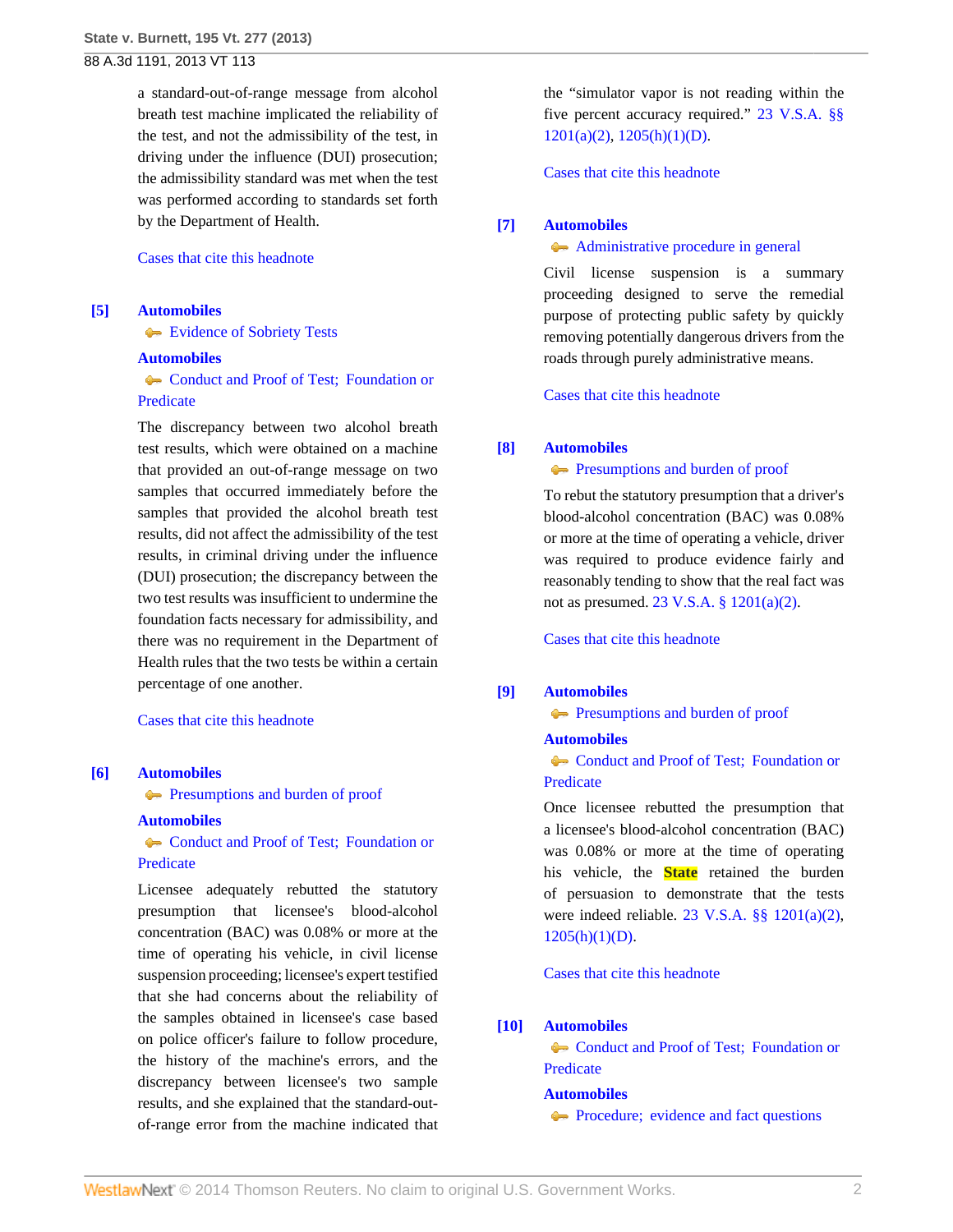Whether an alcohol breath test is reliable or accurate is a factual finding.

[Cases that cite this headnote](http://www.westlaw.com/Link/RelatedInformation/DocHeadnoteLink?docGuid=I14fa0271576111e3a341ea44e5e1f25f&headnoteId=203214650201020141123080807&originationContext=document&vr=3.0&rs=cblt1.0&transitionType=CitingReferences&contextData=(sc.Search))

## <span id="page-2-0"></span>**[\[11\]](#page-7-2) [Automobiles](http://www.westlaw.com/Browse/Home/KeyNumber/48A/View.html?docGuid=I14fa0271576111e3a341ea44e5e1f25f&originationContext=document&vr=3.0&rs=cblt1.0&transitionType=DocumentItem&contextData=(sc.Search))**

[Scope of review; discretion and fact](http://www.westlaw.com/Browse/Home/KeyNumber/48Ak144.2(3)/View.html?docGuid=I14fa0271576111e3a341ea44e5e1f25f&originationContext=document&vr=3.0&rs=cblt1.0&transitionType=DocumentItem&contextData=(sc.Search)) [questions](http://www.westlaw.com/Browse/Home/KeyNumber/48Ak144.2(3)/View.html?docGuid=I14fa0271576111e3a341ea44e5e1f25f&originationContext=document&vr=3.0&rs=cblt1.0&transitionType=DocumentItem&contextData=(sc.Search))

The Supreme Court reviews the trial court's factual findings in a driver's license suspension case for clear error.

[Cases that cite this headnote](http://www.westlaw.com/Link/RelatedInformation/DocHeadnoteLink?docGuid=I14fa0271576111e3a341ea44e5e1f25f&headnoteId=203214650201120141123080807&originationContext=document&vr=3.0&rs=cblt1.0&transitionType=CitingReferences&contextData=(sc.Search))

#### <span id="page-2-1"></span>**[\[12\]](#page-7-3) [Automobiles](http://www.westlaw.com/Browse/Home/KeyNumber/48A/View.html?docGuid=I14fa0271576111e3a341ea44e5e1f25f&originationContext=document&vr=3.0&rs=cblt1.0&transitionType=DocumentItem&contextData=(sc.Search))**

## **[Trial de novo and determination](http://www.westlaw.com/Browse/Home/KeyNumber/48Ak144.2(4)/View.html?docGuid=I14fa0271576111e3a341ea44e5e1f25f&originationContext=document&vr=3.0&rs=cblt1.0&transitionType=DocumentItem&contextData=(sc.Search))**

On remand the trial court was required to weigh licensee's evidence, which rebutted the statutory presumption that licensee's bloodalcohol concentration (BAC) was 0.08% or more at the time of operating his vehicle, against the **State's** evidence, in civil license suspension proceeding. [23 V.S.A. § 1201\(a\)\(2\).](http://www.westlaw.com/Link/Document/FullText?findType=L&pubNum=1000883&cite=VTST23S1201&originatingDoc=I14fa0271576111e3a341ea44e5e1f25f&refType=SP&originationContext=document&vr=3.0&rs=cblt1.0&transitionType=DocumentItem&contextData=(sc.Search)#co_pp_d86d0000be040)

[Cases that cite this headnote](http://www.westlaw.com/Link/RelatedInformation/DocHeadnoteLink?docGuid=I14fa0271576111e3a341ea44e5e1f25f&headnoteId=203214650201220141123080807&originationContext=document&vr=3.0&rs=cblt1.0&transitionType=CitingReferences&contextData=(sc.Search))

## **Attorneys and Law Firms**

**\*1193** Thomas J. Donovan, Jr., Chittenden County **State's** Attorney, [Andrew R. Strauss](http://www.westlaw.com/Link/Document/FullText?findType=h&pubNum=176284&cite=0338153101&originatingDoc=I14fa0271576111e3a341ea44e5e1f25f&refType=RQ&originationContext=document&vr=3.0&rs=cblt1.0&transitionType=DocumentItem&contextData=(sc.Search)), Deputy **State's** Attorney, Burlington, and Gregory S. Nagurney, Deputy **State's** Attorney, Montpelier, for Plaintiff–Appellee.

[Richard R. Goldsborough](http://www.westlaw.com/Link/Document/FullText?findType=h&pubNum=176284&cite=0129249401&originatingDoc=I14fa0271576111e3a341ea44e5e1f25f&refType=RQ&originationContext=document&vr=3.0&rs=cblt1.0&transitionType=DocumentItem&contextData=(sc.Search)) and [Gregory J. Glennon](http://www.westlaw.com/Link/Document/FullText?findType=h&pubNum=176284&cite=0437200001&originatingDoc=I14fa0271576111e3a341ea44e5e1f25f&refType=RQ&originationContext=document&vr=3.0&rs=cblt1.0&transitionType=DocumentItem&contextData=(sc.Search)) of Kirkpatrick & Goldsborough, PLLC, South Burlington, for Defendant–Appellant.

Present: [REIBER](http://www.westlaw.com/Link/Document/FullText?findType=h&pubNum=176284&cite=0141970501&originatingDoc=I14fa0271576111e3a341ea44e5e1f25f&refType=RQ&originationContext=document&vr=3.0&rs=cblt1.0&transitionType=DocumentItem&contextData=(sc.Search)), C.J., [DOOLEY,](http://www.westlaw.com/Link/Document/FullText?findType=h&pubNum=176284&cite=0264531601&originatingDoc=I14fa0271576111e3a341ea44e5e1f25f&refType=RQ&originationContext=document&vr=3.0&rs=cblt1.0&transitionType=DocumentItem&contextData=(sc.Search)) [SKOGLUND,](http://www.westlaw.com/Link/Document/FullText?findType=h&pubNum=176284&cite=0197190101&originatingDoc=I14fa0271576111e3a341ea44e5e1f25f&refType=RQ&originationContext=document&vr=3.0&rs=cblt1.0&transitionType=DocumentItem&contextData=(sc.Search)) [BURGESS](http://www.westlaw.com/Link/Document/FullText?findType=h&pubNum=176284&cite=0119873701&originatingDoc=I14fa0271576111e3a341ea44e5e1f25f&refType=RQ&originationContext=document&vr=3.0&rs=cblt1.0&transitionType=DocumentItem&contextData=(sc.Search)) and [ROBINSON](http://www.westlaw.com/Link/Document/FullText?findType=h&pubNum=176284&cite=0175240301&originatingDoc=I14fa0271576111e3a341ea44e5e1f25f&refType=RQ&originationContext=document&vr=3.0&rs=cblt1.0&transitionType=DocumentItem&contextData=(sc.Search)), JJ.

## **Opinion**

### [DOOLEY](http://www.westlaw.com/Link/Document/FullText?findType=h&pubNum=176284&cite=0264531601&originatingDoc=I14fa0271576111e3a341ea44e5e1f25f&refType=RQ&originationContext=document&vr=3.0&rs=cblt1.0&transitionType=DocumentItem&contextData=(sc.Search)), J.

¶ 1. Defendant appeals the civil suspension of his driver's license and the admission of the breath-test results in his criminal prosecution for driving under the influence of intoxicating liquor (DUI). Defendant contends that because

the test results were obtained after the testing machine registered a "fatal error," the breath-test analysis did not meet the requisite performance standards, and thus the necessary foundation for admissibility was not laid. We affirm the court's decision denying suppression in the criminal case, and reverse and remand the civil suspension.

¶ 2. On December 4, 2011, at around 3 a.m., an officer of the Burlington Police Department stopped defendant after observing him speeding and driving erratically. Based on the officer's observations, he commenced a DUI investigation. After the officer had defendant perform standard fieldsobriety tests, he arrested defendant and transported him to the police station for DUI processing. At the stationhouse, defendant agreed to provide an evidentiary breath sample. The officer used a DataMaster infrared breath-testing machine to conduct the breath analysis. During the first attempt, the machine produced an error message of "standard out of range." The officer restarted the machine and attempted again to obtain a test result. This time, the machine produced a result of .229 without an error message.

¶ 3. Defendant requested a second test result. The officer attempted another test but received another "standard out of range" error message. Again, the officer restarted the machine and obtained a result of .260 without indication of error.

¶ 4. Defendant was charged with DUI subject to criminal proceedings pursuant to 23 V.S.A.  $\S$  1201(a)(2) and a civil license suspension under [23 V.S.A. § 1205.](http://www.westlaw.com/Link/Document/FullText?findType=L&pubNum=1000883&cite=VTST23S1205&originatingDoc=I14fa0271576111e3a341ea44e5e1f25f&refType=LQ&originationContext=document&vr=3.0&rs=cblt1.0&transitionType=DocumentItem&contextData=(sc.Search)) Defendant filed a motion to suppress and dismiss in both cases, claiming that after receiving a standard-out-of-range error, the officer's training instructed him to use a different machine. Because the officer failed to follow the correct procedure, defendant argued that the result was not reliable, citing [23](http://www.westlaw.com/Link/Document/FullText?findType=L&pubNum=1000883&cite=VTST23S1205&originatingDoc=I14fa0271576111e3a341ea44e5e1f25f&refType=SP&originationContext=document&vr=3.0&rs=cblt1.0&transitionType=DocumentItem&contextData=(sc.Search)#co_pp_f383000077b35) [V.S.A. § 1205\(h\)](http://www.westlaw.com/Link/Document/FullText?findType=L&pubNum=1000883&cite=VTST23S1205&originatingDoc=I14fa0271576111e3a341ea44e5e1f25f&refType=SP&originationContext=document&vr=3.0&rs=cblt1.0&transitionType=DocumentItem&contextData=(sc.Search)#co_pp_f383000077b35). Defendant **\*1194** filed a supplemental motion to suppress and dismiss arguing that the discrepancy between the two tests negated their reliability and made them inadmissible. In support, defendant submitted a letter and affidavit from an expert.

¶ 5. On April 11, **2012**, the court held a hearing on defendant's motions. The day before, the **State** had filed a motion to allow its chemist to testify by telephone on the basis that the witness would be inconvenienced by the travel. Defendant's attorney objected. The trial court denied the **State's** motion because the **State** provided defendant insufficient notice of its request, and this prevented defendant from properly preparing for or conducting an effective cross-examination in both the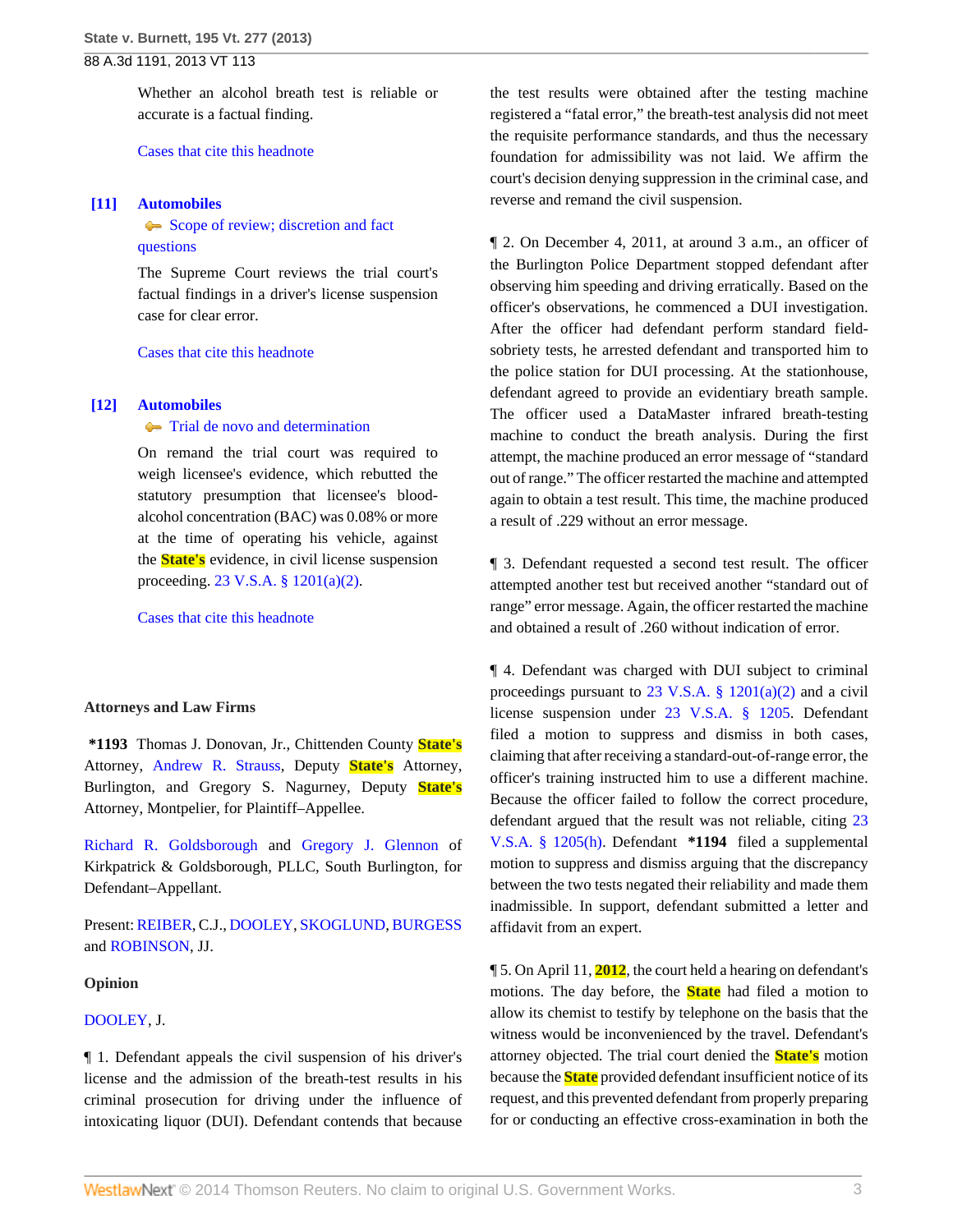civil and criminal cases. The court then indicated its intent to dismiss the criminal case based on the **State's** lack of an expert. Pursuant to the **State's** request, the court agreed to delay entering dismissal for ten days.

¶ 6. The court proceeded with the suppression hearing in the civil suspension proceeding. Without objection, the court admitted the chemist's affidavit, the DUI processing form, the officer's affidavit and the DataMaster tickets.

¶ 7. The Burlington police officer testified for the **State**. He described administering the breath-alcohol test to defendant. He explained that after he received the first error message, he understood from his training that he was supposed to transport defendant to a different location and use a different machine, but he decided not to proceed in this fashion. The officer testified that based on his experience, the DataMaster machine sometimes produces an error message when there is alcohol emitting from the defendant's person in an enclosed area. He therefore went ahead and restarted the machine and conducted a test. When describing his attempt to obtain a second test result, he explained that he received a second standard-out-of-range message before restarting the machine and obtaining a usable result. On cross-examination, he agreed that the standard-out-of-range message was a "fatal error." He also agreed that, according to his training, he was supposed to proceed to a different machine after encountering such an error. Defendant introduced the section of the manual produced by the **Vermont** Criminal Justice Training Council that catalogued this message as a fatal error.

¶ 8. Defendant presented expert testimony from a forensic consultant, who formerly worked as a **state** employee. The witness explained that she had reviewed the breathtest memory reports and status record summaries for the instrument used on defendant, as well as maintenance records from the Department of Health. She opined that it was not a "good choice" for the officer to proceed with using the machine after it produced the standard-out-of-range message because the message was an indication that the simulator vapor was not reading within the required fivepercent accuracy. She further testified that the particular machine's reliability was suspect because the breath test summaries showed a history of errors, and because apparently the machine failed its accuracy testing shortly after it was used on defendant and was sent back to the manufacturer. The witness also questioned the reliability of defendant's tests because of the discrepancy between the results. She opined that the disparity between the tests was greater than is typically seen. On cross-examination, she conceded that a standard-out-of-range message does not always indicate that a test result is unreliable. She maintained, however, that given the discrepancy between the results, and the machine's history **\*1195** of problems, she believed the tests were not reliable.

¶ 9. The court took the civil suspension matter under advisement. The court also informed the parties that it would allow the **State** to file a supplemental motion, and would wait ten days before dismissing the criminal proceeding.

<span id="page-3-0"></span>¶ 10. The **State** submitted a post-hearing motion to reconsider the dismissal of the criminal case. The **State** argued that under *State v. Rolfe,* 166 **Vt**[. 1, 686 A.2d 949 \(1996\),](http://www.westlaw.com/Link/Document/FullText?findType=Y&serNum=1996244075&pubNum=0000162&originationContext=document&vr=3.0&rs=cblt1.0&transitionType=DocumentItem&contextData=(sc.Search)) and [23 V.S.A. §§ 1203\(d\)](http://www.westlaw.com/Link/Document/FullText?findType=L&pubNum=1000883&cite=VTST23S1203&originatingDoc=I14fa0271576111e3a341ea44e5e1f25f&refType=SP&originationContext=document&vr=3.0&rs=cblt1.0&transitionType=DocumentItem&contextData=(sc.Search)#co_pp_5ba1000067d06) and [1205\(h\),](http://www.westlaw.com/Link/Document/FullText?findType=L&pubNum=1000883&cite=VTST23S1205&originatingDoc=I14fa0271576111e3a341ea44e5e1f25f&refType=SP&originationContext=document&vr=3.0&rs=cblt1.0&transitionType=DocumentItem&contextData=(sc.Search)#co_pp_f383000077b35) the results of an infrared breath test are admissible if the **State** shows that the analysis was performed by an instrument that meets the performance standards set by the Department of Health,  $^{\rm l}$  and the instrument met those standards at the time of the test. The **State** alleged that defendant could contest the foundation facts, but could not otherwise challenge the admissibility of the test. According to the **State**, defendant did not contest the facts relevant to admission, including that: the DataMaster met the relevant standards, operated according to those standards during the tests, and was operated by a person certified to administer the test. Because these foundation facts were unchallenged, the **State** claimed that suppression was not the proper remedy. In the alternative, the **State** asked to proceed in the criminal case without the result of the test, given the other evidence of intoxication.

¶ 11. In response, defendant claimed that he was indeed attacking the admissibility of the test in the criminal proceeding. He alleged that because the officer did not follow the proper procedure following the error message, the DataMaster failed to meet the applicable performance standards, and the results were inadmissible.

¶ 12. The court issued a written order on July 2, **2012**. As to the civil suspension, the court found that the **State's** expert's affidavit provided a sufficient basis to establish that the test in this case was performed by an instrument that meets the standards of the Department of Health rules and that the instrument met those standards while analyzing the sample in this case. The court found that although the machine returned a standard-out-of-range message, it subsequently returned a breath-alcohol reading, which indicated that the machine was working at the time of the test. The court concluded that the results were not invalid simply because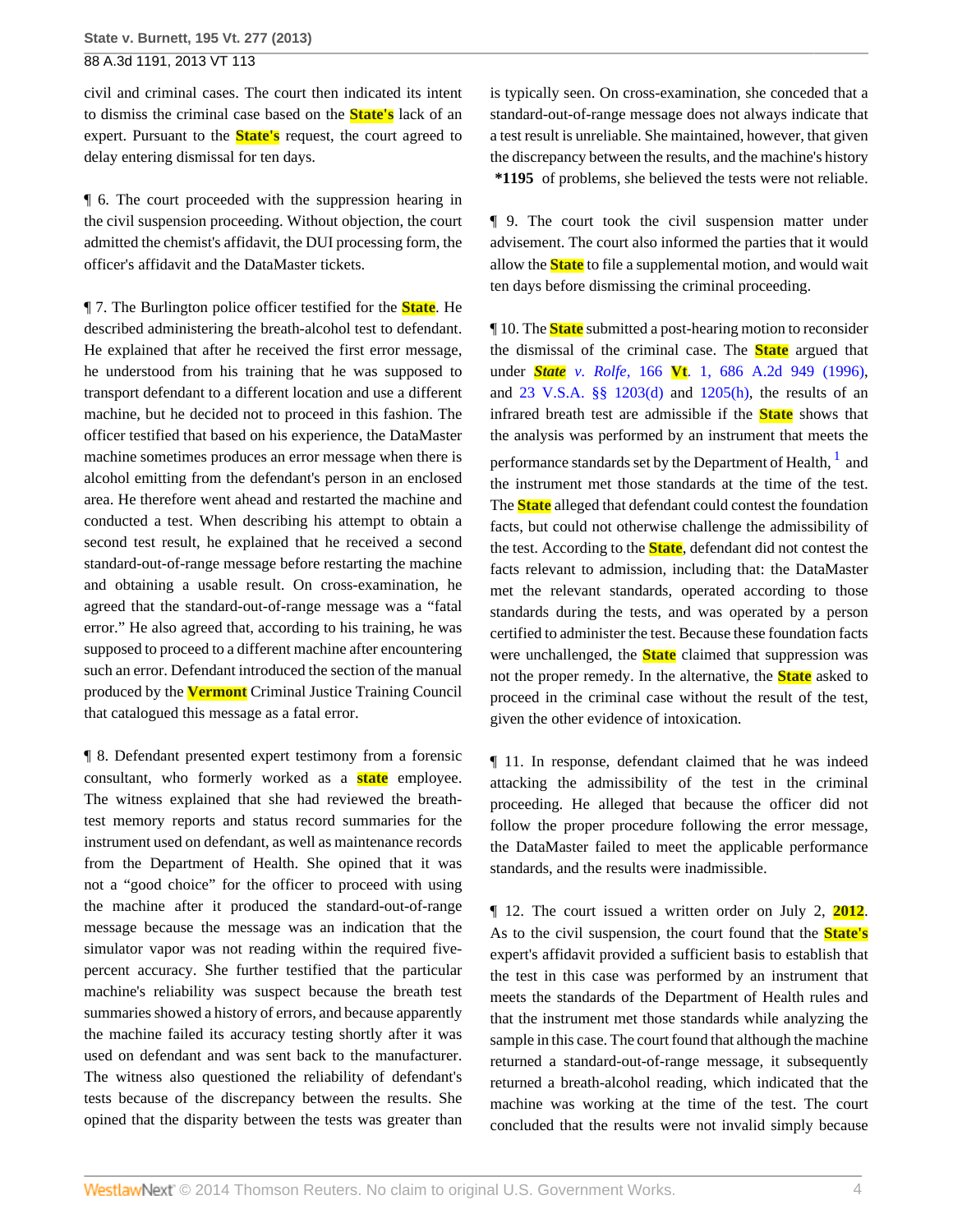the officer did not follow directions from the training manual. Rather, he elected to restart the machine based on other training and experience. The court explained that the officer's failure to follow the instructions in the training manual did not warrant exclusion of the test result because deficiencies in the procedure were different from evidence refuting the reliability of the instrument. The court emphasized that even defendant's expert conceded that the error message did not necessarily indicate that the results taken before or after the message were invalid. Therefore, the court concluded that defendant had failed to rebut the presumption in  $\S$  1205(h), and entered judgment for the **State**.

¶ 13. As to the criminal case, the court denied the motion to suppress, concluding that defendant's challenge went to the weight of the evidence, not admissibility. The court also concluded that there were no grounds to dismiss the criminal charge **\*1196** because the **State** had sufficient evidence of impairment other than the test to demonstrate a prima facie case. The court denied defendant's motion to reconsider its decision. Defendant then entered a conditional guilty plea in the criminal case and appealed both judgments.

<span id="page-4-0"></span>**[\[1\]](#page-0-2)** ¶ 14. We begin with the criminal proceeding. Defendant was charged with operating a vehicle under the influence of intoxicating liquor. [23 V.S.A. § 1201\(a\)\(2\)](http://www.westlaw.com/Link/Document/FullText?findType=L&pubNum=1000883&cite=VTST23S1201&originatingDoc=I14fa0271576111e3a341ea44e5e1f25f&refType=SP&originationContext=document&vr=3.0&rs=cblt1.0&transitionType=DocumentItem&contextData=(sc.Search)#co_pp_d86d0000be040). Defendant filed a motion to suppress the results of his evidentiary breath test, which the court ultimately denied. On appeal from denial of a motion to suppress, we give deference to the court's factual findings and review the legal questions de novo. *[State](http://www.westlaw.com/Link/Document/FullText?findType=Y&serNum=2021705976&pubNum=0000162&originationContext=document&vr=3.0&rs=cblt1.0&transitionType=DocumentItem&contextData=(sc.Search)) v. Fletcher,* 2010 **VT** 27, ¶ 8, 187 **Vt**[. 632, 996 A.2d 213](http://www.westlaw.com/Link/Document/FullText?findType=Y&serNum=2021705976&pubNum=0000162&originationContext=document&vr=3.0&rs=cblt1.0&transitionType=DocumentItem&contextData=(sc.Search)) (mem.).

<span id="page-4-1"></span>**[\[2\]](#page-0-3)** ¶ 15. Defendant's motion to suppress was based on a challenge to the admissibility of the breath-test results. The relevant statute sets out the foundation required to admit a breath test: "The analysis performed by the **state** shall be considered valid when performed according to a method or methods selected by the department of health." [23 V.S.A.](http://www.westlaw.com/Link/Document/FullText?findType=L&pubNum=1000883&cite=VTST23S1203&originatingDoc=I14fa0271576111e3a341ea44e5e1f25f&refType=SP&originationContext=document&vr=3.0&rs=cblt1.0&transitionType=DocumentItem&contextData=(sc.Search)#co_pp_5ba1000067d06) [§ 1203\(d\).](http://www.westlaw.com/Link/Document/FullText?findType=L&pubNum=1000883&cite=VTST23S1203&originatingDoc=I14fa0271576111e3a341ea44e5e1f25f&refType=SP&originationContext=document&vr=3.0&rs=cblt1.0&transitionType=DocumentItem&contextData=(sc.Search)#co_pp_5ba1000067d06) We have held that the sentence should be read with "the term 'admissible' rather than 'valid.' " *[Rolfe,](http://www.westlaw.com/Link/Document/FullText?findType=Y&serNum=1996244075&pubNum=162&fi=co_pp_sp_162_957&originationContext=document&vr=3.0&rs=cblt1.0&transitionType=DocumentItem&contextData=(sc.Search)#co_pp_sp_162_957)* 166 **Vt**[. at 12, 686 A.2d at 957.](http://www.westlaw.com/Link/Document/FullText?findType=Y&serNum=1996244075&pubNum=162&fi=co_pp_sp_162_957&originationContext=document&vr=3.0&rs=cblt1.0&transitionType=DocumentItem&contextData=(sc.Search)#co_pp_sp_162_957) Therefore, a breath-test result is "admissible if the **State** shows that the analysis was performed by an instrument that meets the performance standards contained in the rules of the Department of Health, and the instrument met those performance standards while employed to analyze the sample." *Id.* [at 13, 686 A.2d at 957.](http://www.westlaw.com/Link/Document/FullText?findType=Y&serNum=1996244075&pubNum=162&fi=co_pp_sp_162_957&originationContext=document&vr=3.0&rs=cblt1.0&transitionType=DocumentItem&contextData=(sc.Search)#co_pp_sp_162_957) Defendants can contest the foundation facts, but "may not otherwise challenge the admissibility of a test result although they may, of course, urge the jury to give it no weight." *Id.*

<span id="page-4-2"></span>**[\[3\]](#page-0-0)** ¶ 16. Defendant argues that the **State** offered insufficient evidence to demonstrate the necessary foundation facts. Initially, the court agreed that without expert testimony, the **State** lacked a sufficient basis to demonstrate the foundation facts. The court reconsidered its decision, however, and held that because admissibility is a determination for the court not subject to the rules of evidence, [V.R.E. 104\(a\),](http://www.westlaw.com/Link/Document/FullText?findType=L&pubNum=1008268&cite=VTRREVR104&originatingDoc=I14fa0271576111e3a341ea44e5e1f25f&refType=LQ&originationContext=document&vr=3.0&rs=cblt1.0&transitionType=DocumentItem&contextData=(sc.Search)) the court could consider the **state** chemist's affidavit in assessing admissibility. On appeal, defendant does not challenge the court's ability to consider the affidavit in assessing admissibility, but instead argues that the affidavit alone is insufficient because defendant rebutted it with testimony from his expert.

 $\P$  17. The threshold for admissibility is set by [§ 1203\(d\).](http://www.westlaw.com/Link/Document/FullText?findType=L&pubNum=1000883&cite=VTST23S1203&originatingDoc=I14fa0271576111e3a341ea44e5e1f25f&refType=SP&originationContext=document&vr=3.0&rs=cblt1.0&transitionType=DocumentItem&contextData=(sc.Search)#co_pp_5ba1000067d06) *State v. McQuillan,* 2003 **VT** 25, ¶ 7, 175 **Vt**[. 173, 825 A.2d](http://www.westlaw.com/Link/Document/FullText?findType=Y&serNum=2003243645&pubNum=0000162&originationContext=document&vr=3.0&rs=cblt1.0&transitionType=DocumentItem&contextData=(sc.Search)) [804](http://www.westlaw.com/Link/Document/FullText?findType=Y&serNum=2003243645&pubNum=0000162&originationContext=document&vr=3.0&rs=cblt1.0&transitionType=DocumentItem&contextData=(sc.Search)) (statute sets "the required foundation for admissibility of breath tests").

> As long as the **State** demonstrates that the analysis of the challenged sample was performed by an *instrument* that meets the [Health] Department's performance standards, the defendant may not otherwise challenge the *admissibility* of the test result; rather, the defendant can only contest the foundation facts or urge the factfinder to give little or no weight to the test.

*Id.* Here, the **State** met those requirements. The **state** chemist averred that the DataMaster machine used on defendant met the performance standards established by the Department of Health. The affidavit further **stated**: "The reporting of an alcohol concentration of a person's breath by the DataMaster is evidence that the instrument had successfully met all internal and external quality control reviews and had been operating properly at the time the breath sample was analyzed." In other words, the fact that the officer **\*1197** was able to obtain a test result indicates that the machine was operating properly at the time of the test. $<sup>2</sup>$  $<sup>2</sup>$  $<sup>2</sup>$  Therefore,</sup> the chemist's affidavit was sufficient to meet the standard for admissibility of the breath-test result.

<span id="page-4-4"></span><span id="page-4-3"></span>**[\[4\]](#page-0-1)** ¶ 18. Defendant raises two issues he claims negate the admissibility of the tests. We consider each in turn. First, defendant argues that the officer's failure to follow the procedures set forth in the training manual after receiving the standard-out-of-range message renders the test result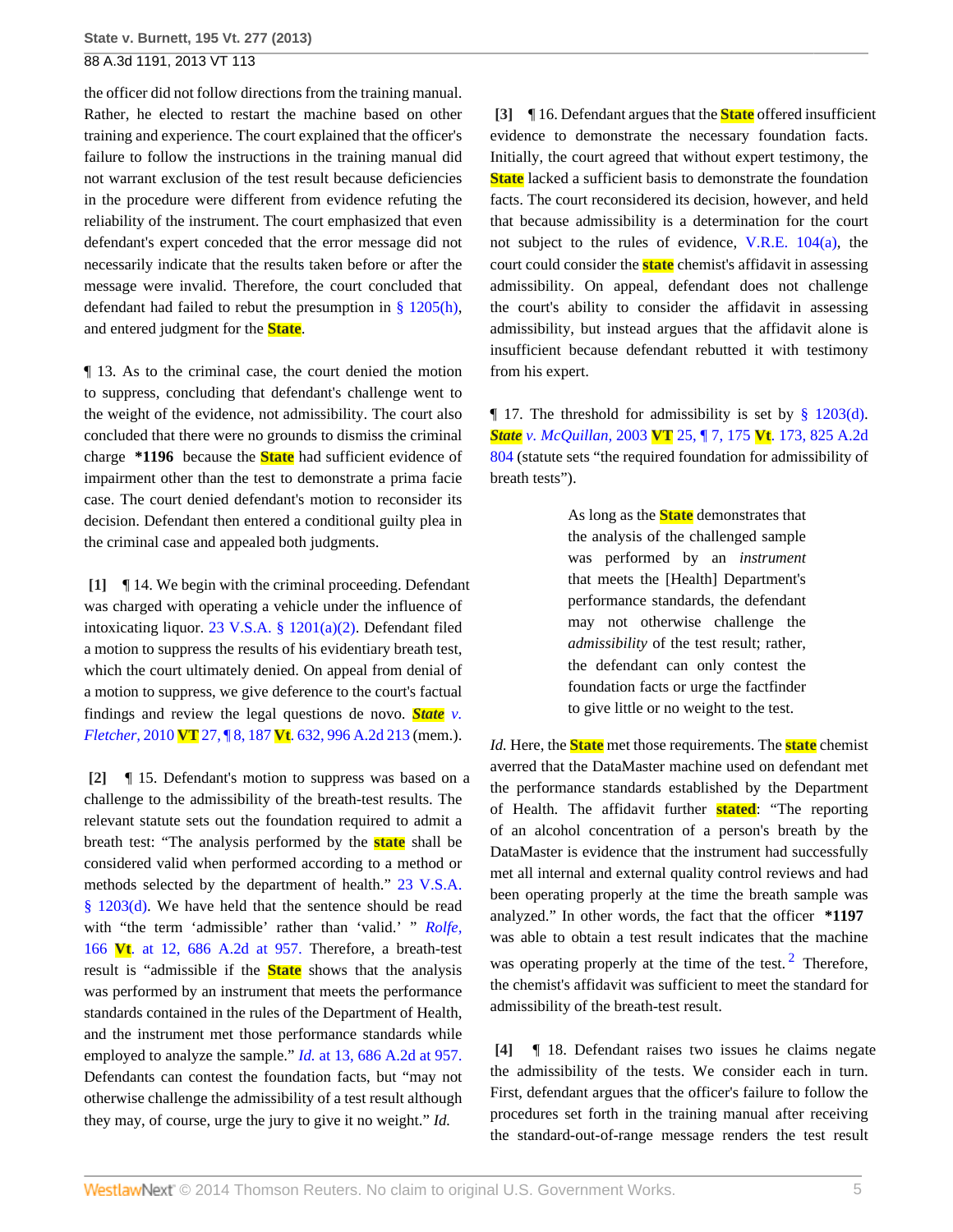inadmissible. In support of this argument, defendant's expert testified that the officer did not administer the tests in accordance with the officer's training. The officer agreed that according to his training, when he received the error message, he was supposed to turn off the DataMaster machine and use a different one. This testimony is supported by the admitted portion of the manual, which instructs that an officer "should consider [certain messages, including the 'standard out of range'] 'fatal errors' and proceed to a different DataMaster." Although we agree that the officer did not follow his training and the procedures set forth in the manual, we conclude that this failure implicates the reliability of the tests and not their admissibility.

<span id="page-5-3"></span>¶ 19. As explained above, the admissibility standard is met when the test is performed according to standards set forth by the Department of Health. None of those standards dictate how the officer is to employ the DataMaster. The statute's directive to the Department of Health is to set performance standards, not the manner of collection. *[McQuillan,](http://www.westlaw.com/Link/Document/FullText?findType=Y&serNum=2003243645&pubNum=162&originationContext=document&vr=3.0&rs=cblt1.0&transitionType=DocumentItem&contextData=(sc.Search))* 2003 **VT** 25, ¶ 11, 175 **Vt**[. 173, 825 A.2d 804.](http://www.westlaw.com/Link/Document/FullText?findType=Y&serNum=2003243645&pubNum=162&originationContext=document&vr=3.0&rs=cblt1.0&transitionType=DocumentItem&contextData=(sc.Search)) Further, although the training manual specifies that a machine should not be used after a standard-out-of-range message has been received, the Department's rules do not incorporate the manual.<sup>[3](#page-9-2)</sup> Thus, this Court has held that an officer's failure to follow procedures outlined in the training manual does not affect whether the **State** has satisfied the foundation requirements for admissibility. [4](#page-9-3) *State [v. Massey,](http://www.westlaw.com/Link/Document/FullText?findType=Y&serNum=1999102773&pubNum=0000162&fi=co_pp_sp_162_628&originationContext=document&vr=3.0&rs=cblt1.0&transitionType=DocumentItem&contextData=(sc.Search)#co_pp_sp_162_628)* 169 **Vt**. [180, 187, 730 A.2d 623, 628 \(1999\)](http://www.westlaw.com/Link/Document/FullText?findType=Y&serNum=1999102773&pubNum=0000162&fi=co_pp_sp_162_628&originationContext=document&vr=3.0&rs=cblt1.0&transitionType=DocumentItem&contextData=(sc.Search)#co_pp_sp_162_628). Thus, if a defendant claims that the proper procedures were not followed in administering **\*1198** the test, the argument goes to weight, not admissibility. *McQuillan,* 2003 **VT** [25, ¶ 12, 175](http://www.westlaw.com/Link/Document/FullText?findType=Y&serNum=2003243645&pubNum=162&originationContext=document&vr=3.0&rs=cblt1.0&transitionType=DocumentItem&contextData=(sc.Search)) **Vt**. 173, [825 A.2d 804.](http://www.westlaw.com/Link/Document/FullText?findType=Y&serNum=2003243645&pubNum=162&originationContext=document&vr=3.0&rs=cblt1.0&transitionType=DocumentItem&contextData=(sc.Search)) Although defendant styles his objection as one implicating whether the machine was working properly at the time of the tests, his evidence did not show that a result obtained after an error message meant the machine was operating outside the performance standards set by the Department of Health, only that the result might be unreliable.

¶ 20. This distinction is confirmed by the testimony of defendant's expert. As to the significance of following the correct procedure, defendant's expert offered that continuing to use the DataMaster after receiving the error implicated the reliability of the results. She did not opine that the DataMaster was incapable of meeting performance standards after returning an error message, or that the error message indicated some inherent nonfunctioning of the particular machine. The expert also did not rebut the **state** chemist's statement that a machine's reporting of a breath-alcohol concentration indicates that all required internal and external quality controls have been met. See *[Vezina,](http://www.westlaw.com/Link/Document/FullText?findType=Y&serNum=2004675835&pubNum=0000162&originationContext=document&vr=3.0&rs=cblt1.0&transitionType=DocumentItem&contextData=(sc.Search))* 2004 **VT** 62, ¶ 5, 177 **Vt**[. 488, 857 A.2d 313](http://www.westlaw.com/Link/Document/FullText?findType=Y&serNum=2004675835&pubNum=0000162&originationContext=document&vr=3.0&rs=cblt1.0&transitionType=DocumentItem&contextData=(sc.Search)) ("[T]he fact that the DataMaster was able to detect the problem during the second sequence does not give reason to surmise that the instrument malfunctioned during the first one; rather, it is evidence that, had the problem been present during the first test, the instrument would have not issued a report."). Thus, while defendant's expert's testimony was relevant to show that the test result was unreliable in this case, it did not undermine the admissibility of those results.

<span id="page-5-0"></span>**[\[5\]](#page-1-1)** ¶ 21. Defendant's second attempt to undercut the foundation facts for admissibility is based on the discrepancy between the two results. Defendant's expert testified that there was a "large difference" between the two results and this raised a concern. Again, we conclude that the discrepancy between the two test results is insufficient to undermine the foundation facts necessary for admissibility. There is no requirement in the Department of Health rules that the two tests be within a certain percentage of one another. Further, the expert did not define how much of a discrepancy is too much or opine that the discrepancy indicated the machine did not meet Department of Health performance standards. The crux of her testimony was that she had concerns about whether the instrument was working properly. While this evidence is relevant to the reliability of the machine and whether the test results should be given weight, it does not undercut the fact that the machine met the performance standards necessary for admissibility of test results.<sup>[5](#page-9-4)</sup> Therefore, we conclude that the test results were admissible and affirm the court's denial of defendant's motion to suppress in the criminal proceeding.

<span id="page-5-5"></span><span id="page-5-4"></span><span id="page-5-2"></span><span id="page-5-1"></span>**[\[6\]](#page-1-0) [\[7\]](#page-1-2)** ¶ 22. Next, we turn to the civil suspension adjudication. Civil suspension is a summary proceeding "designed to serve the remedial purpose of protecting public safety by quickly removing potentially **\*1199** dangerous drivers from the roads through purely administrative means." *State v. Anderson,* 2005 **VT** 80, ¶ 2, 179 **Vt**[. 43, 890 A.2d](http://www.westlaw.com/Link/Document/FullText?findType=Y&serNum=2006986122&pubNum=162&originationContext=document&vr=3.0&rs=cblt1.0&transitionType=DocumentItem&contextData=(sc.Search)) [68.](http://www.westlaw.com/Link/Document/FullText?findType=Y&serNum=2006986122&pubNum=162&originationContext=document&vr=3.0&rs=cblt1.0&transitionType=DocumentItem&contextData=(sc.Search)) At the final hearing in a civil suspension proceeding, the issues are limited and include "whether the test results were accurate and accurately evaluated." [23 V.S.A. § 1205\(h\)\(1\)](http://www.westlaw.com/Link/Document/FullText?findType=L&pubNum=1000883&cite=VTST23S1205&originatingDoc=I14fa0271576111e3a341ea44e5e1f25f&refType=SP&originationContext=document&vr=3.0&rs=cblt1.0&transitionType=DocumentItem&contextData=(sc.Search)#co_pp_b4e500006fdf6) [\(D\).](http://www.westlaw.com/Link/Document/FullText?findType=L&pubNum=1000883&cite=VTST23S1205&originatingDoc=I14fa0271576111e3a341ea44e5e1f25f&refType=SP&originationContext=document&vr=3.0&rs=cblt1.0&transitionType=DocumentItem&contextData=(sc.Search)#co_pp_b4e500006fdf6)

¶ 23. To achieve the goal of having "a speedy and summary procedure to get drunk drivers off the roads" the statute employs the use of presumptions. *[Anderson,](http://www.westlaw.com/Link/Document/FullText?findType=Y&serNum=2006986122&pubNum=0000162&originationContext=document&vr=3.0&rs=cblt1.0&transitionType=DocumentItem&contextData=(sc.Search))* 2005 **VT** 80, ¶¶ 3, 8, 179 **Vt**[. 43, 890 A.2d 68](http://www.westlaw.com/Link/Document/FullText?findType=Y&serNum=2006986122&pubNum=0000162&originationContext=document&vr=3.0&rs=cblt1.0&transitionType=DocumentItem&contextData=(sc.Search)) (discussing rebuttable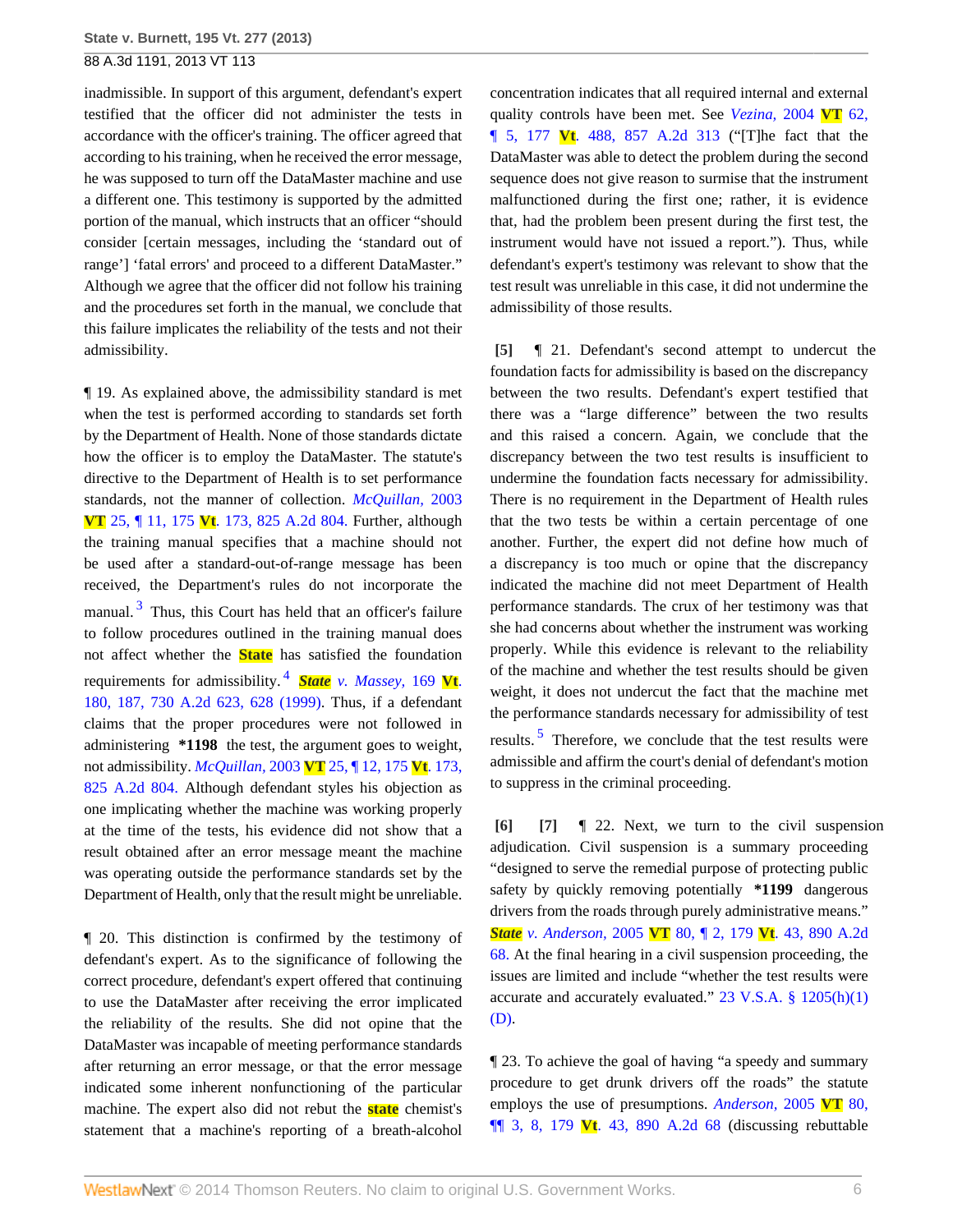presumption that test result over 0.08 taken within two hours of operation indicates person's alcohol concentration was over 0.08 at time of operation); see also *State [v. Pluta,](http://www.westlaw.com/Link/Document/FullText?findType=Y&serNum=1991199231&pubNum=0000162&fi=co_pp_sp_162_292&originationContext=document&vr=3.0&rs=cblt1.0&transitionType=DocumentItem&contextData=(sc.Search)#co_pp_sp_162_292)* 157 **Vt**. [451, 453–54, 600 A.2d 291, 292–93 \(1991\)](http://www.westlaw.com/Link/Document/FullText?findType=Y&serNum=1991199231&pubNum=0000162&fi=co_pp_sp_162_292&originationContext=document&vr=3.0&rs=cblt1.0&transitionType=DocumentItem&contextData=(sc.Search)#co_pp_sp_162_292) (describing how rebuttable presumption in a civil suspension proceeding aids in summary resolution). The standard for admissibility of a test result remains [23 V.S.A. § 1203\(d\)](http://www.westlaw.com/Link/Document/FullText?findType=L&pubNum=1000883&cite=VTST23S1203&originatingDoc=I14fa0271576111e3a341ea44e5e1f25f&refType=SP&originationContext=document&vr=3.0&rs=cblt1.0&transitionType=DocumentItem&contextData=(sc.Search)#co_pp_5ba1000067d06). See *[Rolfe,](http://www.westlaw.com/Link/Document/FullText?findType=Y&serNum=1996244075&pubNum=162&fi=co_pp_sp_162_958&originationContext=document&vr=3.0&rs=cblt1.0&transitionType=DocumentItem&contextData=(sc.Search)#co_pp_sp_162_958)* 166 **Vt**[. at 14, 686 A.2d at 958.](http://www.westlaw.com/Link/Document/FullText?findType=Y&serNum=1996244075&pubNum=162&fi=co_pp_sp_162_958&originationContext=document&vr=3.0&rs=cblt1.0&transitionType=DocumentItem&contextData=(sc.Search)#co_pp_sp_162_958) Once the test is admitted, a presumption regarding reliability arises: "Evidence that the test was taken and evaluated in compliance with rules adopted by the department of health shall be prima facie evidence that the testing methods used were valid and reliable and that the test results are accurate and were accurately evaluated." 23 V.S.A. §  $1205(h)(1)(D)$ . This presumption is not about admissibility, but concerns the burden of production. It allows the **State** to prove summarily that the testing methods were valid and reliable and that the results were accurate. *Rolfe,* 166 **Vt**[. at 13, 686 A.2d at 958.](http://www.westlaw.com/Link/Document/FullText?findType=Y&serNum=1996244075&pubNum=162&fi=co_pp_sp_162_958&originationContext=document&vr=3.0&rs=cblt1.0&transitionType=DocumentItem&contextData=(sc.Search)#co_pp_sp_162_958) It "shifts the burden of going forward with evidence challenging the test result on the defendant." *Id.* [at 14, 686 A.2d at 958.](http://www.westlaw.com/Link/Document/FullText?findType=Y&serNum=1996244075&pubNum=162&fi=co_pp_sp_162_958&originationContext=document&vr=3.0&rs=cblt1.0&transitionType=DocumentItem&contextData=(sc.Search)#co_pp_sp_162_958) To rebut the presumption, defendant must present evidence to show that "the reliability and validity of the testing methods and the accuracy of the test results" is not true in defendant's particular case. *Id.*

¶ 24. As set forth above, the **State** satisfied the [§ 1203\(d\)](http://www.westlaw.com/Link/Document/FullText?findType=L&pubNum=1000883&cite=VTST23S1203&originatingDoc=I14fa0271576111e3a341ea44e5e1f25f&refType=SP&originationContext=document&vr=3.0&rs=cblt1.0&transitionType=DocumentItem&contextData=(sc.Search)#co_pp_5ba1000067d06) test regarding the admissibility of the evidence based on the affidavit from the **state** chemist. Therefore, the **State** had the benefit of the  $\S 1205(h)(1)(D)$  presumption regarding the validity and reliability of the test results.

¶ 25. The question is therefore whether defendant's evidence was sufficient to rebut the statutory presumption. See [V.R.E.](http://www.westlaw.com/Link/Document/FullText?findType=L&pubNum=1008268&cite=VTRREVR301&originatingDoc=I14fa0271576111e3a341ea44e5e1f25f&refType=LQ&originationContext=document&vr=3.0&rs=cblt1.0&transitionType=DocumentItem&contextData=(sc.Search)) [301](http://www.westlaw.com/Link/Document/FullText?findType=L&pubNum=1008268&cite=VTRREVR301&originatingDoc=I14fa0271576111e3a341ea44e5e1f25f&refType=LQ&originationContext=document&vr=3.0&rs=cblt1.0&transitionType=DocumentItem&contextData=(sc.Search)) (explaining effect of statutory presumptions). The trial court concluded that defendant's evidence was insufficient because it was theoretical and not specific to defendant.

<span id="page-6-0"></span>**[\[8\]](#page-1-3)** ¶ 26. To rebut the presumption, defendant was required to "produce evidence fairly and reasonably tending to show that the real fact is not as presumed." *State [v. Giard,](http://www.westlaw.com/Link/Document/FullText?findType=Y&serNum=2006408730&pubNum=0000162&originationContext=document&vr=3.0&rs=cblt1.0&transitionType=DocumentItem&contextData=(sc.Search))* 2005 **VT** 43, ¶ 9, 178 **Vt**[. 544, 871 A.2d 976](http://www.westlaw.com/Link/Document/FullText?findType=Y&serNum=2006408730&pubNum=0000162&originationContext=document&vr=3.0&rs=cblt1.0&transitionType=DocumentItem&contextData=(sc.Search)) (mem.) (quotation omitted). Defendant's expert testified that she had concerns about the reliability of the samples obtained in defendant's case based on the officer's failure to follow procedure, the history of the machine's errors, and the discrepancy between the results. She explained that the standard-out-of-range error indicates that the "simulator vapor ... is not reading within the five percent accuracy required." Therefore, her opinion was that tests taken after receiving such an error

message could be compromised. She further opined that there was some question as to this particular machine's accuracy based on the machine's history of error messages and the difference between the two results. Given that defendant's expert provided opinions specific to the instrument used to obtain defendant's test results and about the particular circumstances surrounding collection of defendant's tests, we conclude that there was sufficient evidence to rebut the **\*1200** presumption. Cf. *State [v. Wells,](http://www.westlaw.com/Link/Document/FullText?findType=Y&serNum=2001698003&pubNum=0000162&fi=co_pp_sp_162_684&originationContext=document&vr=3.0&rs=cblt1.0&transitionType=DocumentItem&contextData=(sc.Search)#co_pp_sp_162_684)* 172 **Vt**. 603, [606, 779 A.2d 680, 684 \(2001\)](http://www.westlaw.com/Link/Document/FullText?findType=Y&serNum=2001698003&pubNum=0000162&fi=co_pp_sp_162_684&originationContext=document&vr=3.0&rs=cblt1.0&transitionType=DocumentItem&contextData=(sc.Search)#co_pp_sp_162_684) (mem.) (holding defendant failed to rebut statutory presumption where evidence was not particular to the facts and circumstances of the case). We cannot uphold the trial court's conclusion to the contrary.

¶ 27. Our conclusion is consistent with our recent decision in *State v. [Spooner](http://www.westlaw.com/Link/Document/FullText?findType=Y&serNum=2028919961&pubNum=7691&originationContext=document&vr=3.0&rs=cblt1.0&transitionType=DocumentItem&contextData=(sc.Search)),* **2012 VT** 90, **192 Vt**. **465**, **60 A**.**3d [640](http://www.westlaw.com/Link/Document/FullText?findType=Y&serNum=2028919961&pubNum=7691&originationContext=document&vr=3.0&rs=cblt1.0&transitionType=DocumentItem&contextData=(sc.Search))**. In that case, a trooper performed a series of breath tests to measure the defendant's blood-alcohol content. He obtained a reading of .101 on the first test; his second attempt returned a "standard out of range" error; the third returned a report of "invalid sample"; and on his fourth try he obtained a reading of .109. The **State** sought civil suspension of defendant's operating license, and defendant argued that he was denied a second test. The defendant claimed that the second test was not reliable because the trooper failed to comply with his training, which instructed him to proceed to a different machine after receiving the error message. The trial court concluded that the trooper's failure to comply with operating protocol undermined the reliability of the second breath-test result and thus deprived defendant of the benefit of a second test. The **State** appealed. On appeal, this Court emphasized that the question was not the admissibility of the breath-test evidence, but the reliability of the test result, and this was a question of fact reviewable for clear error. *Id.* **[10–11.** We acknowledged the statutory presumption of reliability, and explained that where an officer does not comply with correct operating procedures, "the fact finder is free to find the converse of the presumption." *Id.* [¶ 13.](http://www.westlaw.com/Link/Document/FullText?findType=Y&serNum=2028919961&originationContext=document&vr=3.0&rs=cblt1.0&transitionType=DocumentItem&contextData=(sc.Search)) Because evidence indicated the trooper did not comply with the proper procedures, we concluded that the court's finding that the second test was unreliable was not clearly erroneous. *Id.* [¶ 18.](http://www.westlaw.com/Link/Document/FullText?findType=Y&serNum=2028919961&originationContext=document&vr=3.0&rs=cblt1.0&transitionType=DocumentItem&contextData=(sc.Search))

¶ 28. Thus, *Spooner* confirmed that an operator's failure to abandon a machine that returned a standard-out-of-range message may undercut the reliability of any test result obtained thereafter, but does not affect its admissibility. It further confirmed that if a defendant produces evidence that a sample was collected in a manner inconsistent with an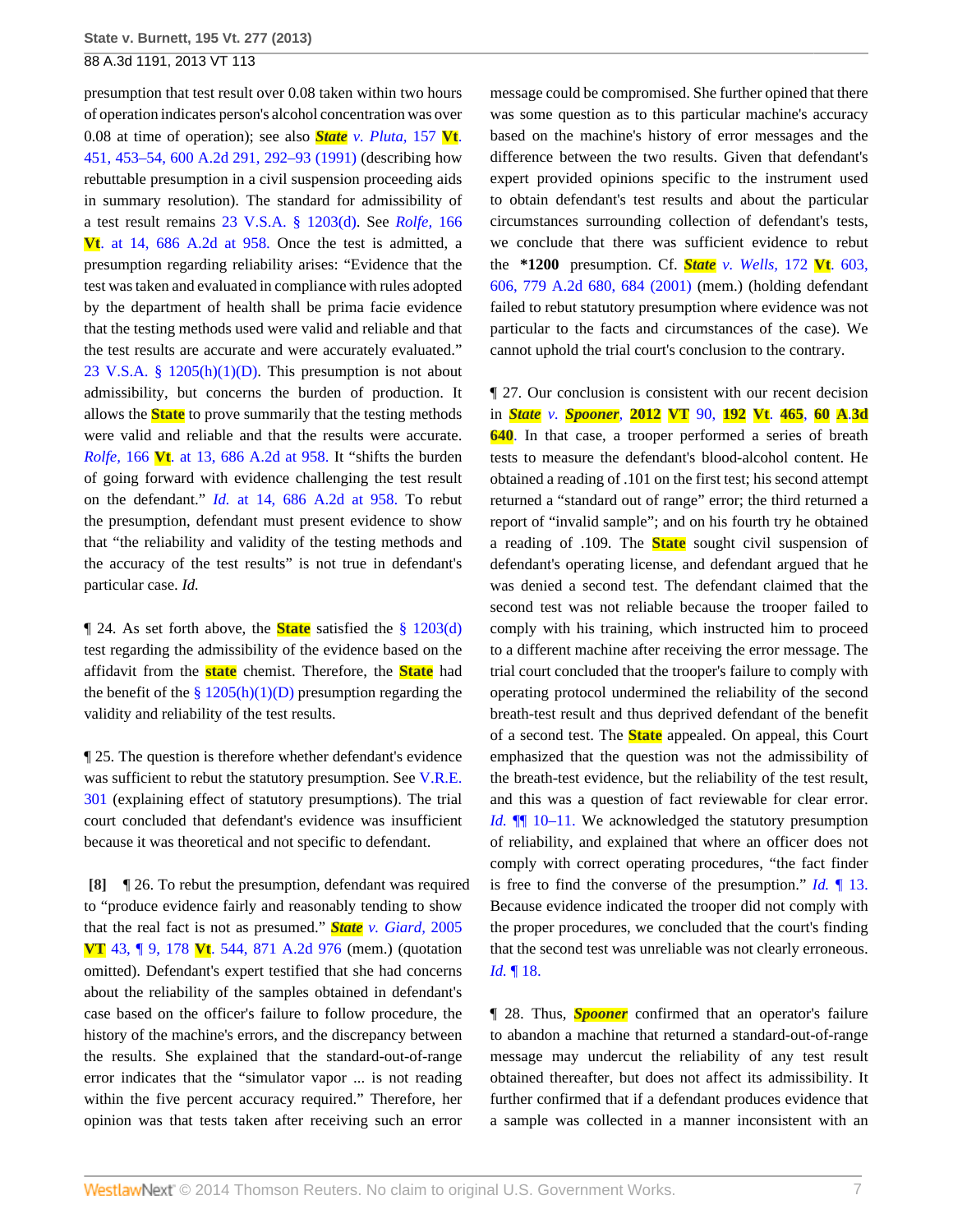officer's training, this is sufficient to rebut the presumption of reliability in a civil suspension proceeding. *Id.* [¶ 13.](http://www.westlaw.com/Link/Document/FullText?findType=Y&serNum=2028919961&originationContext=document&vr=3.0&rs=cblt1.0&transitionType=DocumentItem&contextData=(sc.Search)) Because defendant introduced such evidence in this case, as in *Spooner,* he rebutted the statutory presumption in [§ 1205](http://www.westlaw.com/Link/Document/FullText?findType=L&pubNum=1000883&cite=VTST23S1205&originatingDoc=I14fa0271576111e3a341ea44e5e1f25f&refType=LQ&originationContext=document&vr=3.0&rs=cblt1.0&transitionType=DocumentItem&contextData=(sc.Search)).

<span id="page-7-0"></span>**[\[9\]](#page-1-4)** ¶ 29. Once defendant rebutted the presumption, the **State** retained the burden of persuasion to demonstrate that the tests were indeed reliable. *Giard,* 2005 **VT** [43, ¶ 12, 178](http://www.westlaw.com/Link/Document/FullText?findType=Y&serNum=2006408730&pubNum=162&originationContext=document&vr=3.0&rs=cblt1.0&transitionType=DocumentItem&contextData=(sc.Search)) **Vt**. 544, [871 A.2d 976.](http://www.westlaw.com/Link/Document/FullText?findType=Y&serNum=2006408730&pubNum=162&originationContext=document&vr=3.0&rs=cblt1.0&transitionType=DocumentItem&contextData=(sc.Search)) To support its case, the **State** relied on the expert's affidavit and the arresting officer's testimony that, based on his experience, the error message at times results from alcohol being emitted from defendant's person in an enclosed space.

<span id="page-7-3"></span><span id="page-7-2"></span><span id="page-7-1"></span>**[\[10\]](#page-1-5) [\[11](#page-2-0)] [\[12\]](#page-2-1)** ¶ 30. "Whether a test is reliable or accurate is a factual finding." *Spooner,* **2012 VT** [90, ¶ 11,](http://www.westlaw.com/Link/Document/FullText?findType=Y&serNum=2028919961&pubNum=7691&originationContext=document&vr=3.0&rs=cblt1.0&transitionType=DocumentItem&contextData=(sc.Search)) **192 Vt**. **[465](http://www.westlaw.com/Link/Document/FullText?findType=Y&serNum=2028919961&pubNum=7691&originationContext=document&vr=3.0&rs=cblt1.0&transitionType=DocumentItem&contextData=(sc.Search))**, **60 A**.**3d 640**. This Court reviews the trial court's factual findings for clear error. *Id.* Here, the trial court did not weigh defendant's evidence against the **State's** or make a decision regarding reliability because the court determined that defendant had failed to rebut the statutory presumption. On the evidence before us, the trial court can determine that the test results are either reliable or unreliable. This is primarily a choice between the expert evidence presented through the **State's** affidavit and the evidence of defendant's expert witness. In essence, the **State's** expert says that the machine's reporting of an alcohol concentration in a person's breath means that the **\*1201** machine is working properly and reliably; defendant's expert witness disagrees on the facts of this case. It is up to the fact-finder to resolve the conflict. We reverse and remand the judgment in the civil suspension proceeding for the trial court to make this assessment in the first instance.

¶ 31. Defendant's final argument with respect to the civil suspension proceeding relates to the reliability of his second test. Under the statute, a defendant is entitled to request a second test.  $23 \text{ V.S.A. }$  §  $1202(d)(5)$ . Assuming that the first test is deemed reliable, defendant argues that he was denied a reliable second test. This argument relates solely to the civil suspension proceeding because a valid second test is not an element of a criminal DUI charge. See *[Spooner](http://www.westlaw.com/Link/Document/FullText?findType=Y&serNum=2028919961&pubNum=7691&originationContext=document&vr=3.0&rs=cblt1.0&transitionType=DocumentItem&contextData=(sc.Search)),* **2012 VT** [90, ¶ 17,](http://www.westlaw.com/Link/Document/FullText?findType=Y&serNum=2028919961&pubNum=7691&originationContext=document&vr=3.0&rs=cblt1.0&transitionType=DocumentItem&contextData=(sc.Search)) **192 Vt**. **465**, **60 A**.**3d 640**. In making this argument, defendant primarily relies on *Spooner,* wherein we affirmed the trial court's finding that the second test was not reliable and therefore that the **State** failed to carry its burden of demonstrating that it complied with the requirements of [§ 1202.](http://www.westlaw.com/Link/Document/FullText?findType=L&pubNum=1000883&cite=VTST23S1202&originatingDoc=I14fa0271576111e3a341ea44e5e1f25f&refType=LQ&originationContext=document&vr=3.0&rs=cblt1.0&transitionType=DocumentItem&contextData=(sc.Search)) See [23 V.S.A. § 1205\(h\)\(1\)\(E\)](http://www.westlaw.com/Link/Document/FullText?findType=L&pubNum=1000883&cite=VTST23S1205&originatingDoc=I14fa0271576111e3a341ea44e5e1f25f&refType=SP&originationContext=document&vr=3.0&rs=cblt1.0&transitionType=DocumentItem&contextData=(sc.Search)#co_pp_b4e500006fdf6) (requiring **State** to demonstrate in a civil proceeding that it complied with [§](http://www.westlaw.com/Link/Document/FullText?findType=L&pubNum=1000883&cite=VTST23S1202&originatingDoc=I14fa0271576111e3a341ea44e5e1f25f&refType=LQ&originationContext=document&vr=3.0&rs=cblt1.0&transitionType=DocumentItem&contextData=(sc.Search))

[1202](http://www.westlaw.com/Link/Document/FullText?findType=L&pubNum=1000883&cite=VTST23S1202&originatingDoc=I14fa0271576111e3a341ea44e5e1f25f&refType=LQ&originationContext=document&vr=3.0&rs=cblt1.0&transitionType=DocumentItem&contextData=(sc.Search))). The question of the reliability of the second test is a factual one for the trial court to assess in the first instance. In light of our remand to the trial court to determine the reliability of both tests, this issue should be addressed by that court in the first instance if necessary.

*The civil suspension is reversed and remanded. The order denying the motion to suppress in the criminal proceeding is affirmed.*

### [SKOGLUND,](http://www.westlaw.com/Link/Document/FullText?findType=h&pubNum=176284&cite=0197190101&originatingDoc=I14fa0271576111e3a341ea44e5e1f25f&refType=RQ&originationContext=document&vr=3.0&rs=cblt1.0&transitionType=DocumentItem&contextData=(sc.Search)) J., dissenting.

¶ 32. Simply put, the **State** failed to demonstrate that the DataMaster used on defendant's breath sample was operating according to the standards set by the Department of Health *at the time of the test.* Before returning any results, the machine produced a standard-out-of-range error, indicating that it could not properly analyze the breath sample to the degree of accuracy required. The machine was not working. This "fatal error," as it is described in the **Vermont** Criminal Justice Training Council's manual on Infrared Breath Testing Device, could not be remedied by simply turning the machine off and on again. Because of this error, the necessary foundation for admissibility of a test result was not laid. Accordingly, I would reverse the civil suspension adjudication and the denial of the motion to suppress in the criminal case.

¶ 33. Under *State v. Rolfe,* 166 **Vt**[. 1, 686 A.2d 949 \(1996\)](http://www.westlaw.com/Link/Document/FullText?findType=Y&serNum=1996244075&pubNum=0000162&originationContext=document&vr=3.0&rs=cblt1.0&transitionType=DocumentItem&contextData=(sc.Search)), and [23 V.S.A. §§ 1203\(d\)](http://www.westlaw.com/Link/Document/FullText?findType=L&pubNum=1000883&cite=VTST23S1203&originatingDoc=I14fa0271576111e3a341ea44e5e1f25f&refType=SP&originationContext=document&vr=3.0&rs=cblt1.0&transitionType=DocumentItem&contextData=(sc.Search)#co_pp_5ba1000067d06) and [1205\(h\)\(1\)\(D\)](http://www.westlaw.com/Link/Document/FullText?findType=L&pubNum=1000883&cite=VTST23S1205&originatingDoc=I14fa0271576111e3a341ea44e5e1f25f&refType=SP&originationContext=document&vr=3.0&rs=cblt1.0&transitionType=DocumentItem&contextData=(sc.Search)#co_pp_b4e500006fdf6), the results of an infrared breath test are admissible if the **State** shows that the analysis was performed by an instrument that meets the performance standards set by the Department of Health, and that the instrument met those standards at the time of testing. This admissibility standard applies to both civil suspension and criminal proceedings. See *Rolfe,* 166 **Vt**[. at 13, 686](http://www.westlaw.com/Link/Document/FullText?findType=Y&serNum=1996244075&pubNum=162&fi=co_pp_sp_162_952&originationContext=document&vr=3.0&rs=cblt1.0&transitionType=DocumentItem&contextData=(sc.Search)#co_pp_sp_162_952) [A.2d at 952.](http://www.westlaw.com/Link/Document/FullText?findType=Y&serNum=1996244075&pubNum=162&fi=co_pp_sp_162_952&originationContext=document&vr=3.0&rs=cblt1.0&transitionType=DocumentItem&contextData=(sc.Search)#co_pp_sp_162_952) The particular machine used to calibrate the percentage of alcohol in defendant's breath could not meet, at the time in question, the performance standards of the Department of Health, which is exactly what the machine reported to the officer. Therefore, the **State** failed to show that the result provided by the instrument that was experiencing a standard-out-of-range error and could not properly calibrate results was admissible.

¶ 34. Contrary to the **State's** argument and the majority's conclusion, the **state** chemist's boilerplate affidavit fails to provide the necessary foundational facts. The chemist **stated** that a DataMaster machine was an approved method of breath testing, **\*1202** was a reliable instrument for measuring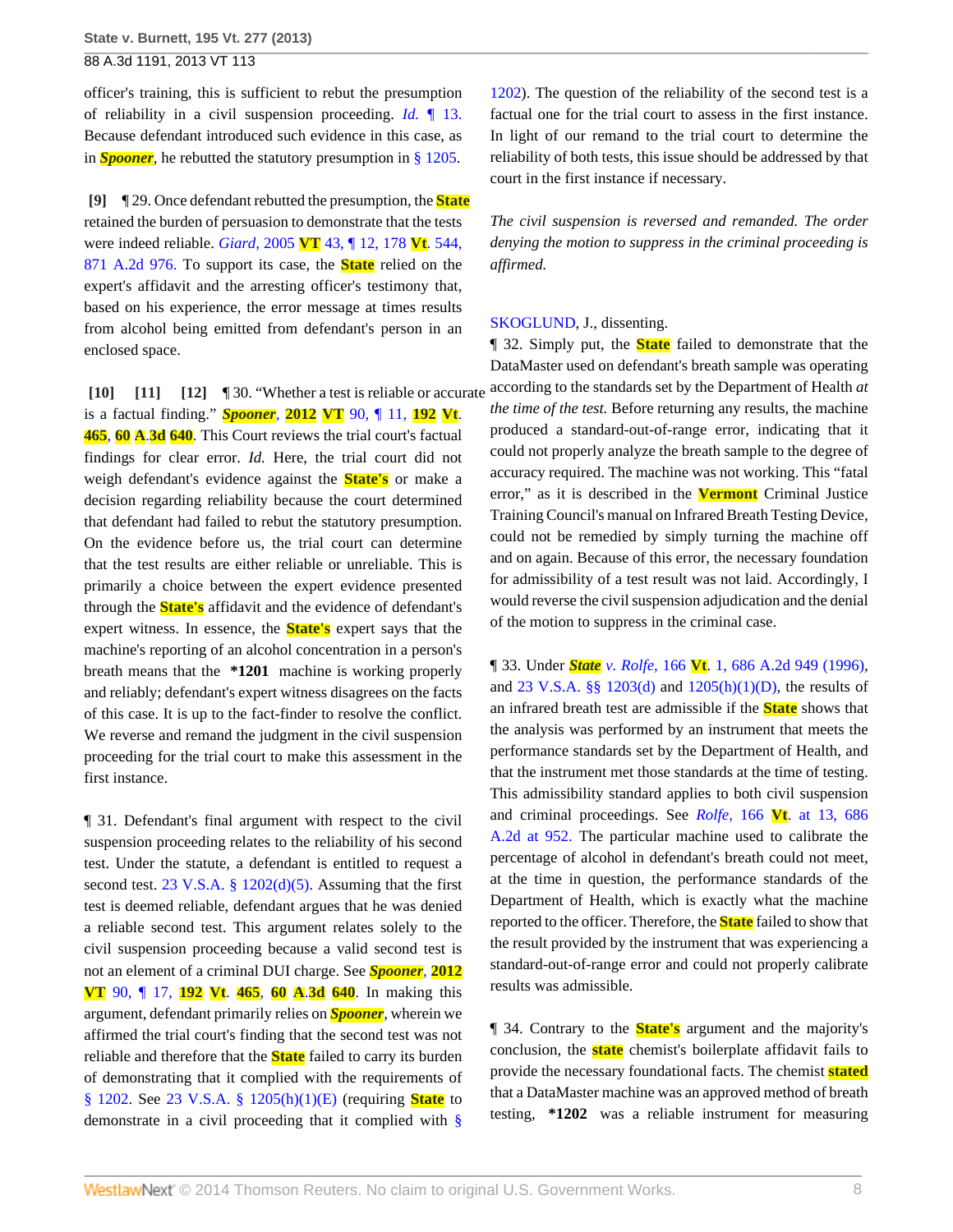breath-alcohol content, and met its internal and external quality controls if an alcohol concentration was reported.

¶ 35. Although the affidavit is sufficient to show that the DataMaster instrument, as a device to discern what percentage of alcohol is in a specific breath sample, meets the Health Department's standards, it is insufficient to establish that the instrument employed in this case met those standards at the time of the test. See *id.* [at 13, 686](http://www.westlaw.com/Link/Document/FullText?findType=Y&serNum=1996244075&pubNum=162&fi=co_pp_sp_162_957&originationContext=document&vr=3.0&rs=cblt1.0&transitionType=DocumentItem&contextData=(sc.Search)#co_pp_sp_162_957) [A.2d at 957](http://www.westlaw.com/Link/Document/FullText?findType=Y&serNum=1996244075&pubNum=162&fi=co_pp_sp_162_957&originationContext=document&vr=3.0&rs=cblt1.0&transitionType=DocumentItem&contextData=(sc.Search)#co_pp_sp_162_957) (admissibility requires that the instrument meets performance standards and "met those performance standards while employed to analyze the sample"). When first used, the machine did not report an alcohol concentration, but returned a fatal error message, indicating that the standard was out of range. The **state** chemist's affidavit says nothing about the particular machine used to test defendant's breath sample or whether that machine could operate properly after returning a standard-out-of-range error.

¶ 36. Moreover, the **State** offered no testimony to rebut the defense expert's opinion that it was improper for Officer Mellis to proceed with using the machine after it produced the standard-out-of-range message. She explained that the message was an indication that the "simulator vapor ... is not reading within the five percent accuracy required." This violates a performance standard set by the Department of Health. Breath and Blood Analysis Rule (C)(I)(2), 4 Code of **Vt**. Rules 13 140 003 (**2012**). The **State** produced no evidence to counter defendant's expert's testimony that the error message meant the machine was not meeting its internal quality controls. Because the machine did not function in accordance with the Department of Health performance standards, the **State** failed to establish that the necessary admissibility requirements were met. See *[Kennedy v. Dir.](http://www.westlaw.com/Link/Document/FullText?findType=Y&serNum=2002272868&pubNum=0004644&fi=co_pp_sp_4644_87&originationContext=document&vr=3.0&rs=cblt1.0&transitionType=DocumentItem&contextData=(sc.Search)#co_pp_sp_4644_87) of Rev.,* [73 S.W.3d 85, 87 \(Mo.Ct.App.2002\)](http://www.westlaw.com/Link/Document/FullText?findType=Y&serNum=2002272868&pubNum=0004644&fi=co_pp_sp_4644_87&originationContext=document&vr=3.0&rs=cblt1.0&transitionType=DocumentItem&contextData=(sc.Search)#co_pp_sp_4644_87) (concluding that there was an insufficient foundation for breath results after officer used machine that had returned an error result), *overruled on other grounds by [Verdoorn v. Dir. of Rev.,](http://www.westlaw.com/Link/Document/FullText?findType=Y&serNum=2003873683&pubNum=0004644&fi=co_pp_sp_4644_546&originationContext=document&vr=3.0&rs=cblt1.0&transitionType=DocumentItem&contextData=(sc.Search)#co_pp_sp_4644_546)* 119 [S.W.3d 543, 546 \(Mo.2003\)](http://www.westlaw.com/Link/Document/FullText?findType=Y&serNum=2003873683&pubNum=0004644&fi=co_pp_sp_4644_546&originationContext=document&vr=3.0&rs=cblt1.0&transitionType=DocumentItem&contextData=(sc.Search)#co_pp_sp_4644_546).

¶ 37. The officer's testimony that, in his experience, a machine may produce this error message when there is alcohol emitting from a subject in an enclosed space is insufficient to rebut defendant's expert's testimony. This Court has emphasized in the past that instrument-performance standards exist in order to make it clear whether a machine is operating properly by having "the machine itself ... find and indicate errors, obviating the need to prevent errors by precisely regulating the breath-testing procedure." *[Rolfe,](http://www.westlaw.com/Link/Document/FullText?findType=Y&serNum=1996244075&pubNum=162&fi=co_pp_sp_162_955&originationContext=document&vr=3.0&rs=cblt1.0&transitionType=DocumentItem&contextData=(sc.Search)#co_pp_sp_162_955)*

166 **Vt**[. at 8–9, 686 A.2d at 955.](http://www.westlaw.com/Link/Document/FullText?findType=Y&serNum=1996244075&pubNum=162&fi=co_pp_sp_162_955&originationContext=document&vr=3.0&rs=cblt1.0&transitionType=DocumentItem&contextData=(sc.Search)#co_pp_sp_162_955) By producing the error message, the machine indicated that it was not in working order and could not meet the required performance standards. The officer's anecdotal observation about why the error may have occurred did not speak to whether the machine was capable of meeting required controls in this case. The officer has no particular expertise in the functioning of the machine, and his observation was not particular to the error received by the machine in this case.

¶ 38. It bears repeating that Officer Mellis agreed that the standard-out-of-range message he received was a "fatal error." He understood from his training that he was supposed to transport defendant to a different location and use a different machine, but instead chose to proceed, turning the machine off and on again—the equivalent, I suppose, of kicking the vending machine to get what you paid for when your candy is stuck. Because the DataMaster is designed to identify internal abnormalities and alert the **\*1203** user that there is an error in its calibration abilities, turning the machine on and off until you get a result hardly seems appropriate.

¶ 39. The majority's reliance on cases rejecting challenges to admissibility based on noncompliance with procedures in the training manual are not relevant to this case. See *ante,* ¶¶ 18–19. Although defendant's argument is presented as one involving the officer's failure to comply with his training, it is not so much the officer's failure to follow the procedures that makes the results inadmissible here, but the machine's selfreported internal error. I agree that the manual itself is not part of the Health Department's performance standards, and that an officer's failure to follow procedures outlined in the training manual does not affect the foundation requirements for admissibility. See *State [v. Massey,](http://www.westlaw.com/Link/Document/FullText?findType=Y&serNum=1999102773&pubNum=0000162&fi=co_pp_sp_162_628&originationContext=document&vr=3.0&rs=cblt1.0&transitionType=DocumentItem&contextData=(sc.Search)#co_pp_sp_162_628)* 169 **Vt**. 180, 187, [730 A.2d 623, 628 \(1999\).](http://www.westlaw.com/Link/Document/FullText?findType=Y&serNum=1999102773&pubNum=0000162&fi=co_pp_sp_162_628&originationContext=document&vr=3.0&rs=cblt1.0&transitionType=DocumentItem&contextData=(sc.Search)#co_pp_sp_162_628) However, unlike other situations involving challenges based on a failure to follow procedures, the failure in this case was the instrument's internal error, not the officer's manner of administering the test. Cf. *[State](http://www.westlaw.com/Link/Document/FullText?findType=Y&serNum=2003243645&pubNum=0000162&originationContext=document&vr=3.0&rs=cblt1.0&transitionType=DocumentItem&contextData=(sc.Search)) v. McQuillan,* 2003 **VT** 25, ¶ 12, 175 **Vt**[. 173, 825 A.2d 804](http://www.westlaw.com/Link/Document/FullText?findType=Y&serNum=2003243645&pubNum=0000162&originationContext=document&vr=3.0&rs=cblt1.0&transitionType=DocumentItem&contextData=(sc.Search)) (faulty procedure in administering test goes to reliability not admissibility). The machine's error message indicated that it was not operating within the performance standards set by the Department of Health. Consequently, any test result obtained after that error message was inadmissible.

¶ 40. Finally, the fact that the machine produced a result subsequent to the fatal error message does not validate the test result. In *State [v. Vezina,](http://www.westlaw.com/Link/Document/FullText?findType=Y&serNum=2004675835&pubNum=0000162&originationContext=document&vr=3.0&rs=cblt1.0&transitionType=DocumentItem&contextData=(sc.Search))* 2004 **VT** 62, 177 **Vt**. 488, 857 [A.2d 313](http://www.westlaw.com/Link/Document/FullText?findType=Y&serNum=2004675835&pubNum=0000162&originationContext=document&vr=3.0&rs=cblt1.0&transitionType=DocumentItem&contextData=(sc.Search)) (mem.), the officer obtained a first test result, but the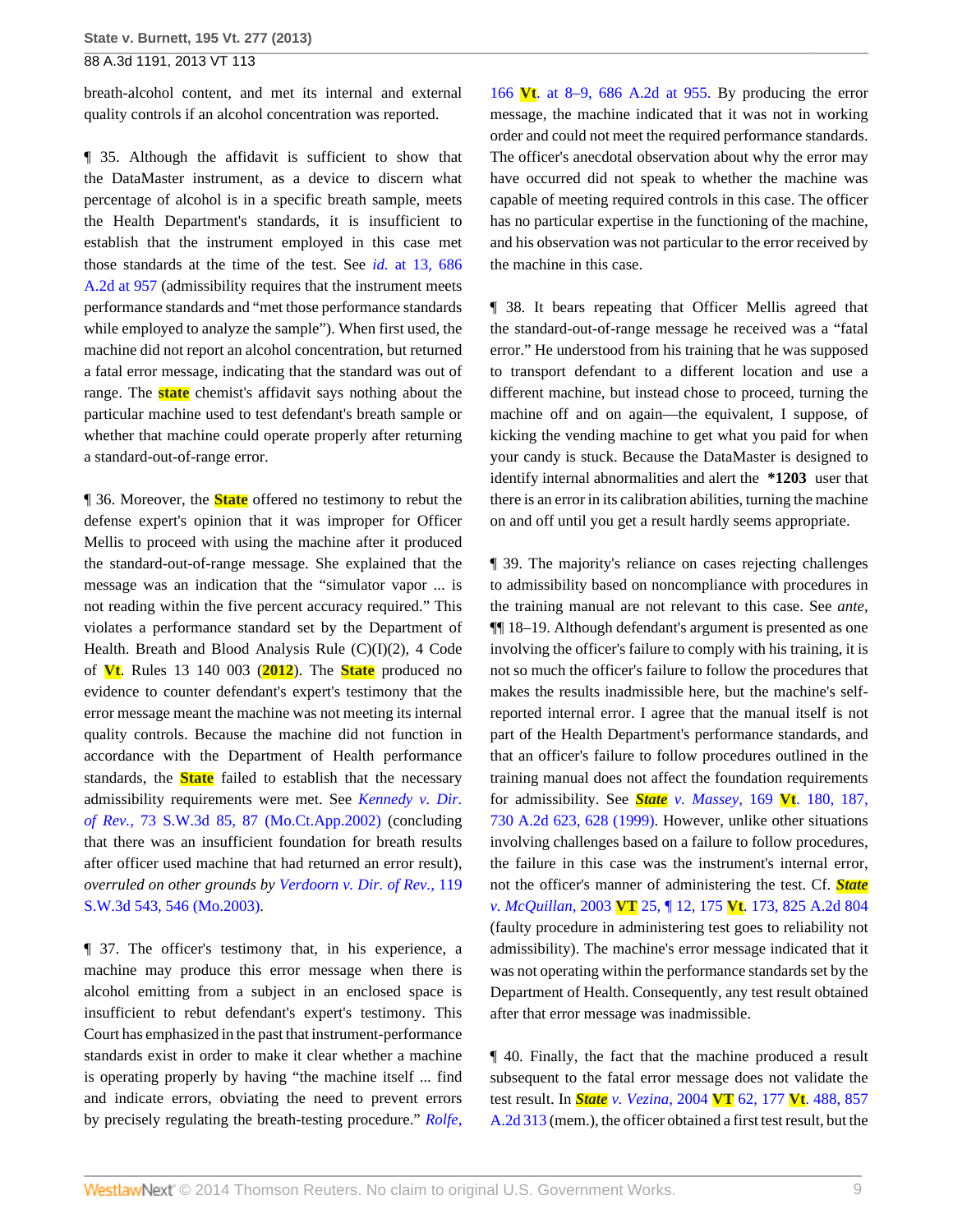machine returned an out-of-range error message during the officer's attempt to obtain a second result. We explained that the error message did not render the first test inadmissible. "[T]he fact that the DataMaster was able to detect the problem during the second sequence does not give reason to surmise that the instrument malfunctioned during the first one: rather, it is evidence that, had the problem been present during the first test, the instrument would have not issued a report." *[Id.](http://www.westlaw.com/Link/Document/FullText?findType=Y&serNum=2004675835&originationContext=document&vr=3.0&rs=cblt1.0&transitionType=DocumentItem&contextData=(sc.Search))* [¶ 5.](http://www.westlaw.com/Link/Document/FullText?findType=Y&serNum=2004675835&originationContext=document&vr=3.0&rs=cblt1.0&transitionType=DocumentItem&contextData=(sc.Search)) Here, the error was received on the officer's first attempt to conduct an evidentiary breath test. The machine was not functioning properly from the outset. The error message thus tainted all of the following test results, making them inadmissible.

¶ 41. The majority's attempt to distinguish our decision in *State v. Spooner* is unpersuasive. In *Spooner,* the **State** sought to rely on a successful test conducted after a fatalerror message. The trial court "determined that the **State** did not comply with its own testing procedures and that this failure to adhere to the protocol deprived defendant of a *valid* and *reliable* second test as required by [§ 1202.](http://www.westlaw.com/Link/Document/FullText?findType=L&pubNum=1000883&cite=VTST23S1202&originatingDoc=I14fa0271576111e3a341ea44e5e1f25f&refType=LQ&originationContext=document&vr=3.0&rs=cblt1.0&transitionType=DocumentItem&contextData=(sc.Search))" **[2012](http://www.westlaw.com/Link/Document/FullText?findType=Y&serNum=2028919961&pubNum=0007691&originationContext=document&vr=3.0&rs=cblt1.0&transitionType=DocumentItem&contextData=(sc.Search)) VT** [90, ¶ 8,](http://www.westlaw.com/Link/Document/FullText?findType=Y&serNum=2028919961&pubNum=0007691&originationContext=document&vr=3.0&rs=cblt1.0&transitionType=DocumentItem&contextData=(sc.Search)) **192 Vt**. **465**, **60 A**.**3d 640** (emphasis added). On appeal, we noted that 23 V.S.A.  $\S$  1205(h)(1)(D) provides that "[e]vidence that the test was taken and evaluated in compliance with rules adopted by the department of health shall be prima facie evidence that the testing methods used were valid and reliable." *Id.* [¶ 13.](http://www.westlaw.com/Link/Document/FullText?findType=Y&serNum=2028919961&originationContext=document&vr=3.0&rs=cblt1.0&transitionType=DocumentItem&contextData=(sc.Search)) Pointing to the officer's noncompliance with the requirements of the Department of Health's manual, which provided that a machine registering a

fatal error should be taken out of service, we **stated** that the successful test taken after the fatal error "was definitively *not* conducted in compliance with the **State's** own procedures." *[Id.](http://www.westlaw.com/Link/Document/FullText?findType=Y&serNum=2028919961&originationContext=document&vr=3.0&rs=cblt1.0&transitionType=DocumentItem&contextData=(sc.Search))* We affirmed the trial court's holding, and, in keeping with the way the case was presented to us, focused our discussion on the "reliability" prong of  $\S$  1205(h)(1)(D). We did not directly address **\*1204** the admissibility, or "validity" prong of that section of the statute, but recognized that the **State's** use of a test result obtained after a fatal error did not meet the requirements under  $\frac{8}{2}$  1205(h)(1)(D)—the same requirements at issue here. Having now been presented with the question directly, I would hold that the error message made the ensuing test results inadmissible—a result entirely consistent with our holding in *Spooner* that the fatal error rendered the subsequent test unreliable.

¶ 42. Because the **State** failed to meet the [§ 1203\(d\)](http://www.westlaw.com/Link/Document/FullText?findType=L&pubNum=1000883&cite=VTST23S1203&originatingDoc=I14fa0271576111e3a341ea44e5e1f25f&refType=SP&originationContext=document&vr=3.0&rs=cblt1.0&transitionType=DocumentItem&contextData=(sc.Search)#co_pp_5ba1000067d06) test regarding the admissibility of the evidence based on the affidavit from the **state** chemist, the test results were not admissible in the civil or criminal proceeding.

¶ 43. I am authorized to **state** that Justice [ROBINSON](http://www.westlaw.com/Link/Document/FullText?findType=h&pubNum=176284&cite=0175240301&originatingDoc=I14fa0271576111e3a341ea44e5e1f25f&refType=RQ&originationContext=document&vr=3.0&rs=cblt1.0&transitionType=DocumentItem&contextData=(sc.Search)) joins this dissent.

## **Parallel Citations**

88 A.3d 1191, 2013 VT 113

#### Footnotes

- <span id="page-9-0"></span>[1](#page-3-0) At the time this case was filed, [§ 1205](http://www.westlaw.com/Link/Document/FullText?findType=L&pubNum=1000883&cite=VTST23S1205&originatingDoc=I14fa0271576111e3a341ea44e5e1f25f&refType=LQ&originationContext=document&vr=3.0&rs=cblt1.0&transitionType=DocumentItem&contextData=(sc.Search)) delegated rule-making authority to the Department of Health. Due to a legislative change, the Department of Public Safety is now responsible for adopting the relevant rules. See 2011, No. 56, § 16 (eff. March 1, **2012**).
- <span id="page-9-1"></span>[2](#page-4-4) This point is the center of the disagreement between this opinion and the dissent. The dissent says summarily "The machine was not working." *Post,* ¶ 32. To the contrary, the **State's** expert affidavit **states** that the machine was working properly if it reports an alcohol concentration, which it twice did here. This is the conclusion of *State v. Vezina,* 2004 **VT** 62, ¶ 5, 177 **Vt**[. 488, 857 A.2d](http://www.westlaw.com/Link/Document/FullText?findType=Y&serNum=2004675835&pubNum=0000162&originationContext=document&vr=3.0&rs=cblt1.0&transitionType=DocumentItem&contextData=(sc.Search)) [313](http://www.westlaw.com/Link/Document/FullText?findType=Y&serNum=2004675835&pubNum=0000162&originationContext=document&vr=3.0&rs=cblt1.0&transitionType=DocumentItem&contextData=(sc.Search)) (mem.), a case cited by both this opinion and the dissent.
- <span id="page-9-2"></span>[3](#page-5-3) Following a legislative change, the Department of Public Safety is now delegated with the rule-making authority over breath-testing devices. We note that the Department of Public Safety's rules do incorporate the manual, instructing: "The operator will follow procedures incorporated in the **Vermont** Criminal Justice Training Council Student Manuals in effect at the time of testing and approved by the Commissioner of Public Safety." See **Vt**. Dep't of Public Safety, Breath and Blood Alcohol Analysis Rule (C)(II), Code of **Vt**. Rules 28 060 002 (2013). We make no judgment on the significance of this regulatory change.
- <span id="page-9-3"></span>[4](#page-5-4) Defendant cites cases from Missouri to support his contention that an officer's failure to turn off a breath-testing machine after an error message makes the result inadmissible. See, e.g., *Kennedy v. Dir. of Rev.,* [73 S.W.3d 85, 87 \(Mo.Ct.App.2002\)](http://www.westlaw.com/Link/Document/FullText?findType=Y&serNum=2002272868&pubNum=0004644&fi=co_pp_sp_4644_87&originationContext=document&vr=3.0&rs=cblt1.0&transitionType=DocumentItem&contextData=(sc.Search)#co_pp_sp_4644_87) (concluding that there were sufficient facts to support court's finding that there was an insufficient foundation for breath test results after officer used machine that had returned an error message), *overruled on other grounds by Verdoorn v. Dir. of Rev.,* [119 S.W.3d 543 \(Mo.2003\).](http://www.westlaw.com/Link/Document/FullText?findType=Y&serNum=2003873683&pubNum=0004644&originationContext=document&vr=3.0&rs=cblt1.0&transitionType=DocumentItem&contextData=(sc.Search)) The Missouri statute differs from the **Vermont** statute, however, in that it includes a provision requiring an operator to cease using a machine that is not functioning properly. See *id.*
- <span id="page-9-4"></span>[5](#page-5-5) We have held that a disparity in two test results does not make the results inadmissible in at least two nonprecedential three-justice memorandum decisions. See *State v. Howe,* [Nos. 2006–429, 2006–432, 2007 WL 5313288, at \\*3 \(](http://www.westlaw.com/Link/Document/FullText?findType=Y&serNum=2016514607&pubNum=0000999&originationContext=document&vr=3.0&rs=cblt1.0&transitionType=DocumentItem&contextData=(sc.Search))**Vt**. Mar. 28, 2007) (unpub.mem.)